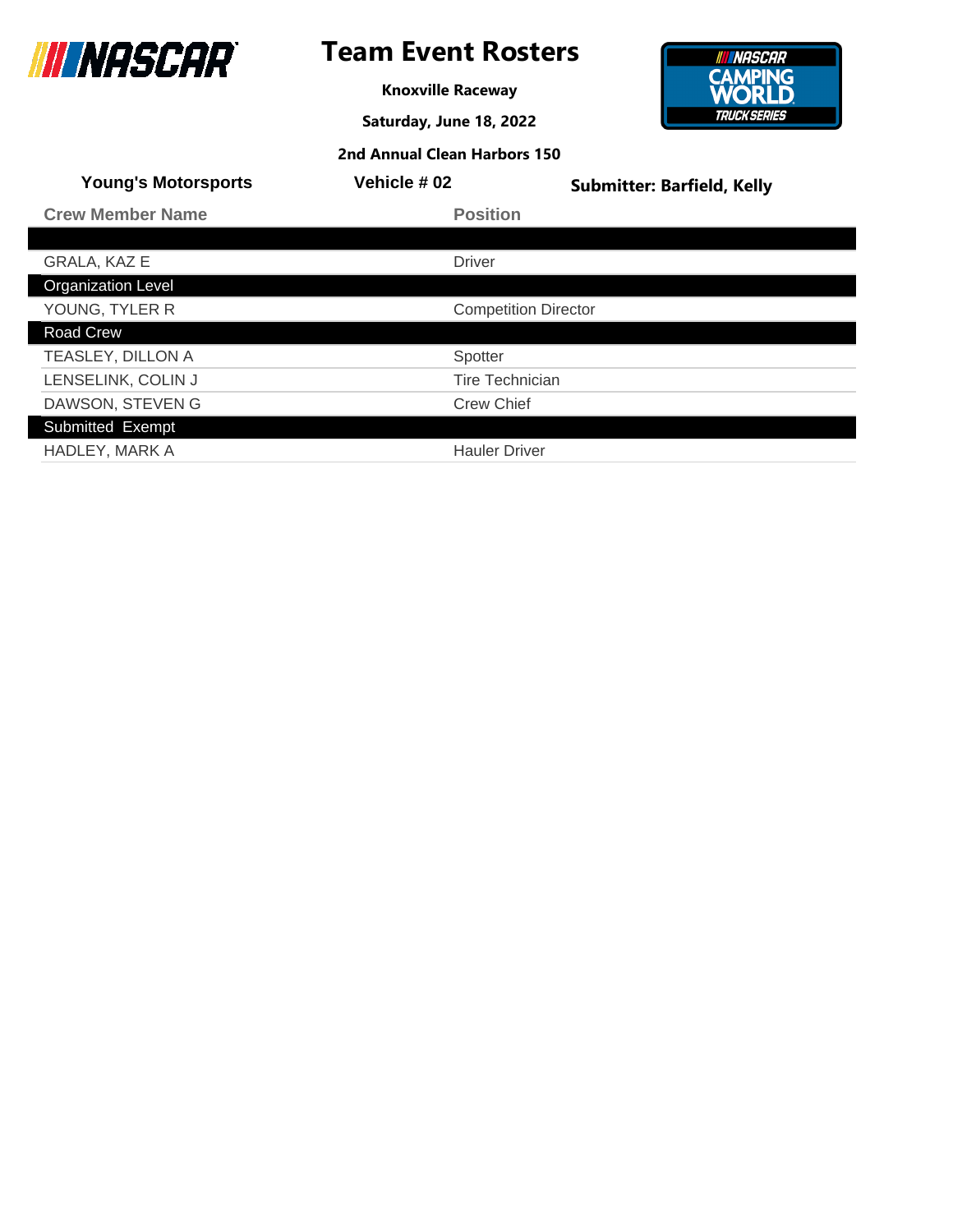

## **Team Event Rosters**

**Knoxville Raceway**

**Saturday, June 18, 2022**



| <b>Team DGR</b>           | Vehicle # 1          | <b>Submitter: Ray, Kevin</b> |
|---------------------------|----------------------|------------------------------|
| <b>Crew Member Name</b>   | <b>Position</b>      |                              |
|                           |                      |                              |
| DEEGAN, HAILIE R          | <b>Driver</b>        |                              |
| <b>Organization Level</b> |                      |                              |
| RAY, KEVIN                | <b>Team Manager</b>  |                              |
| Road Crew                 |                      |                              |
| UMSCHEID, J C C           | <b>Truck Chief</b>   |                              |
| LYNCH, JERAD R            | Mechanic             |                              |
| NANCE, DON E              | Mechanic             |                              |
| FISHER, MICHAEL L         | Spotter              |                              |
| <b>BORES, PRESTON B</b>   | Mechanic             |                              |
| HILLMAN JR, MIKE E        | <b>Crew Chief</b>    |                              |
| Submitted Exempt          |                      |                              |
| ADAMS JR, PERRY A         | <b>Hauler Driver</b> |                              |
| ZIEGLER, MARK C           | <b>Hauler Driver</b> |                              |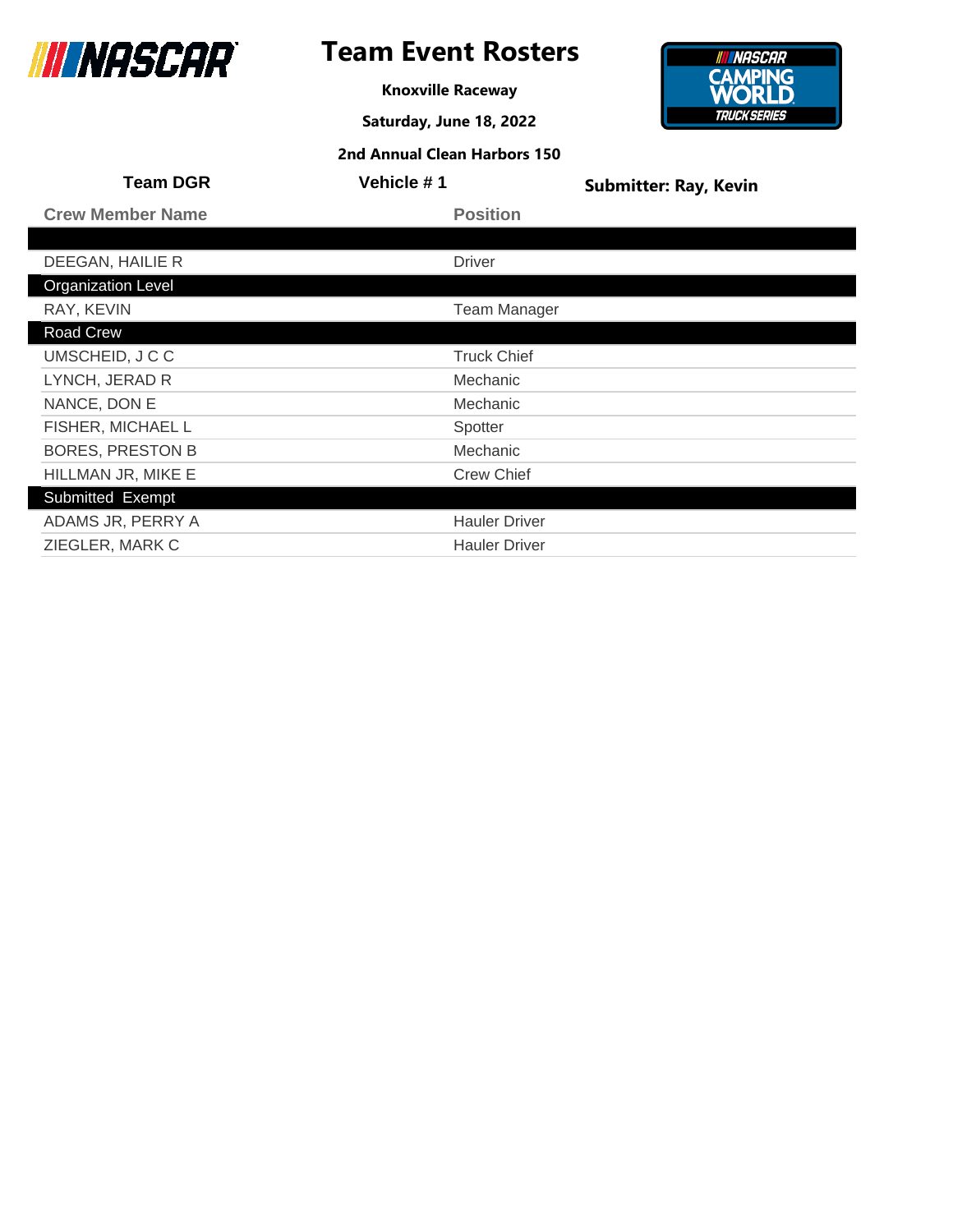

## **Team Event Rosters**

**Knoxville Raceway**

**Saturday, June 18, 2022**



| <b>Young's Motorsports</b> | Vehicle #12                 | <b>Submitter: Barfield, Kelly</b> |
|----------------------------|-----------------------------|-----------------------------------|
| <b>Crew Member Name</b>    | <b>Position</b>             |                                   |
|                            |                             |                                   |
| <b>BOYD, SPENCER P</b>     | <b>Driver</b>               |                                   |
| <b>Organization Level</b>  |                             |                                   |
| YOUNG, TYLER R             | <b>Competition Director</b> |                                   |
| Road Crew                  |                             |                                   |
| ELLIS, JONATHON D          | Spotter                     |                                   |
| LAWRENCE, KAMI             | Mechanic                    |                                   |
| LONDON, RYAN R             | <b>Crew Chief</b>           |                                   |
| Submitted Exempt           |                             |                                   |
| MALONE, JPP                | <b>Hauler Driver</b>        |                                   |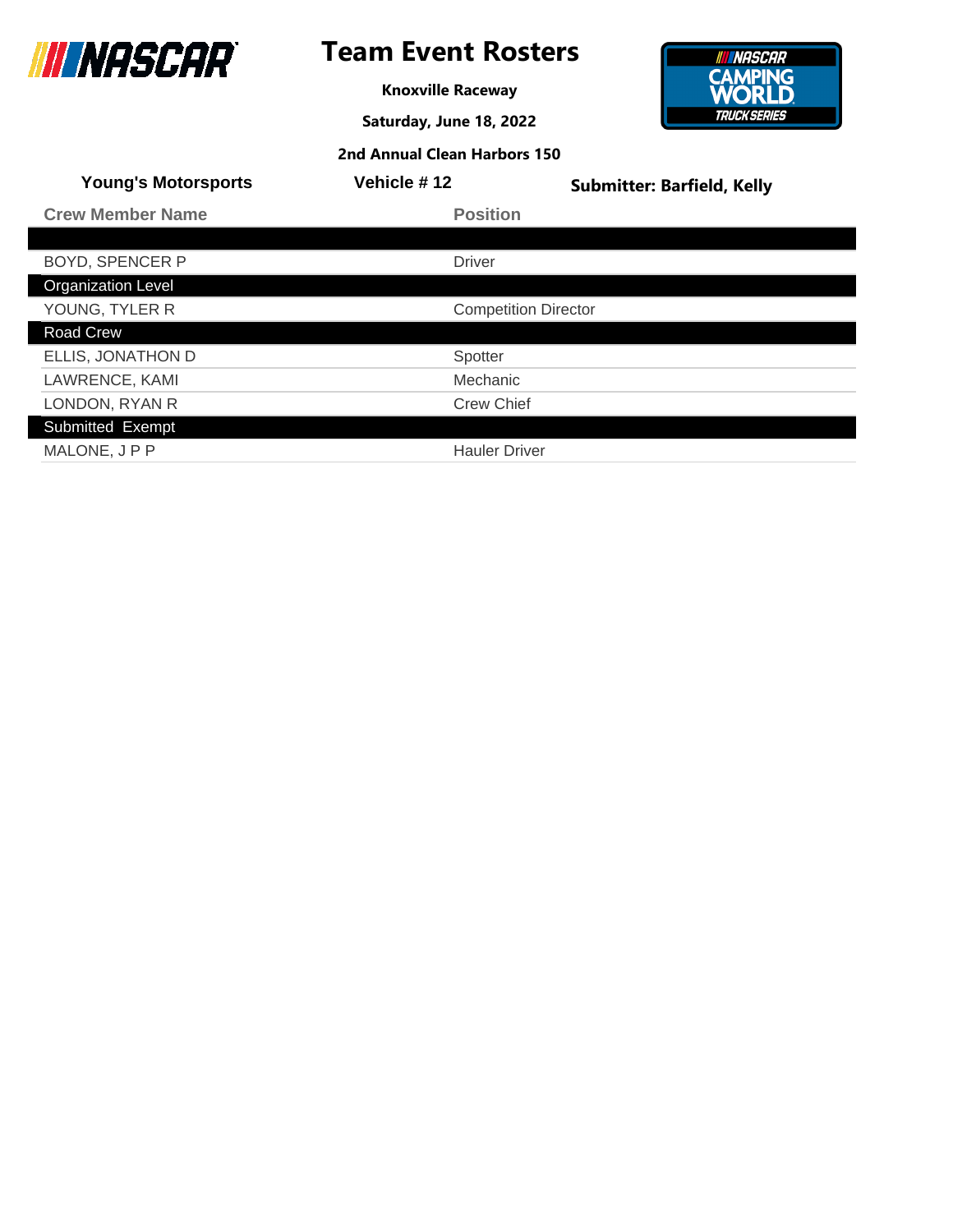

**Knoxville Raceway**

**Saturday, June 18, 2022**



| 2nd Annual Clean Harbors 150 |  |
|------------------------------|--|
|------------------------------|--|

| <b>Niece Motorsports</b> | Vehicle #141           | <b>Submitter: Efaw, Amanda</b> |
|--------------------------|------------------------|--------------------------------|
| <b>Crew Member Name</b>  | <b>Position</b>        |                                |
|                          |                        |                                |
| CARPENTER, TYLER         | <b>Driver</b>          |                                |
| Road Crew                |                        |                                |
| EFAW, CODY A             | Spotter                |                                |
| EAGLE, KEVIN K           | <b>Truck Chief</b>     |                                |
| MORRIS, IVAN E           | <b>Tire Technician</b> |                                |
| SOMMER, CODY R           | <b>Crew Chief</b>      |                                |
| Submitted Exempt         |                        |                                |
| FINNEY, TOM R            | <b>Hauler Driver</b>   |                                |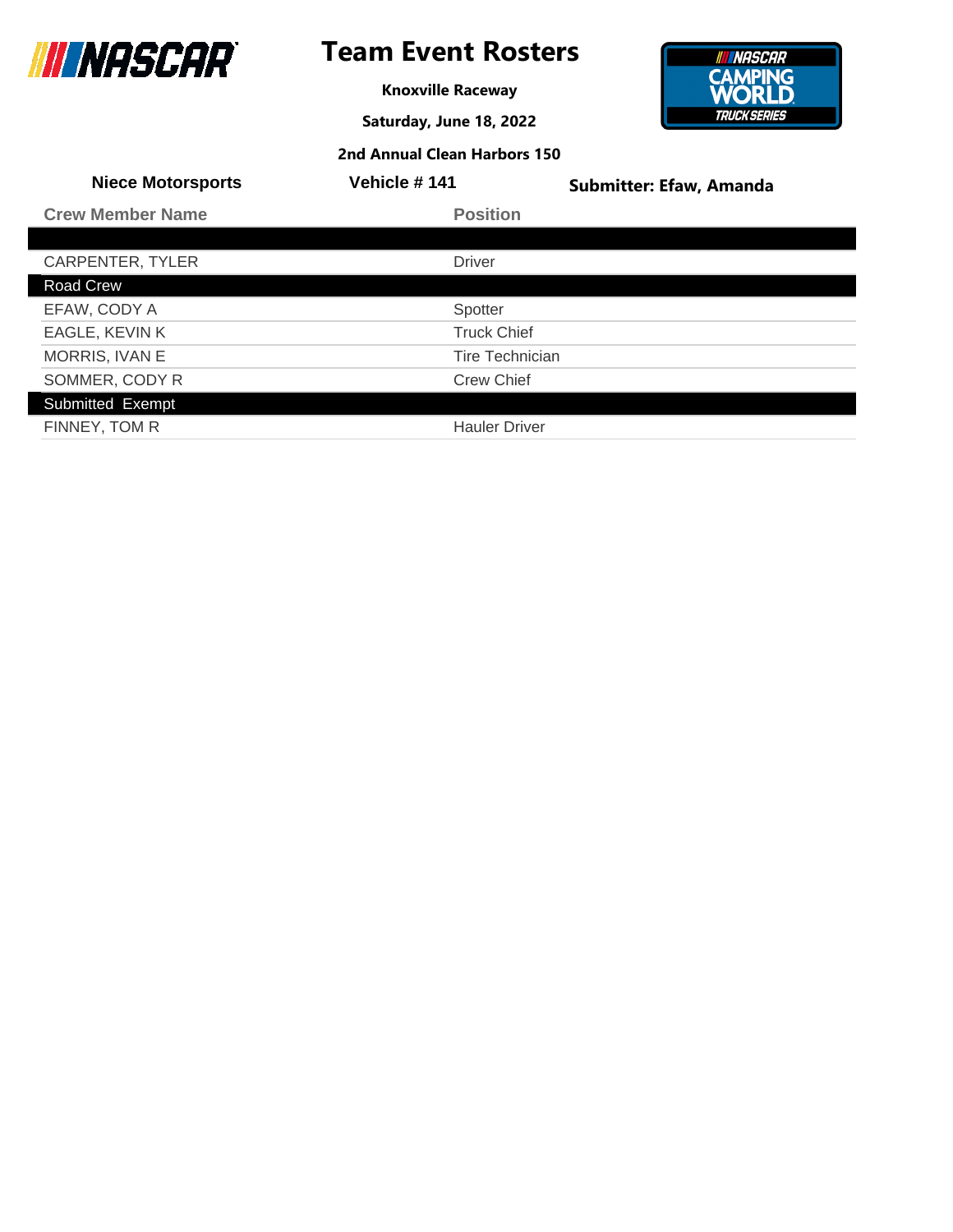

**Knoxville Raceway**

**Saturday, June 18, 2022**



| <b>G2G Racing</b>        | Vehicle #146      | <b>Submitter: Mixon, Denise</b> |
|--------------------------|-------------------|---------------------------------|
| <b>Crew Member Name</b>  | <b>Position</b>   |                                 |
|                          |                   |                                 |
| MITCHELL, BRYSON D       | <b>Driver</b>     |                                 |
| Road Crew                |                   |                                 |
| MICALE, TONY S           | Spotter           |                                 |
| <b>GOULET, TIMOTHY J</b> | Mechanic          |                                 |
| <b>GRIGGS, DAN R</b>     | Mechanic          |                                 |
| PLUMMER, TIM             | Mechanic          |                                 |
| ROWLEY, ISAAC J          | Mechanic          |                                 |
| SLIVA, TIMMY J           | <b>Crew Chief</b> |                                 |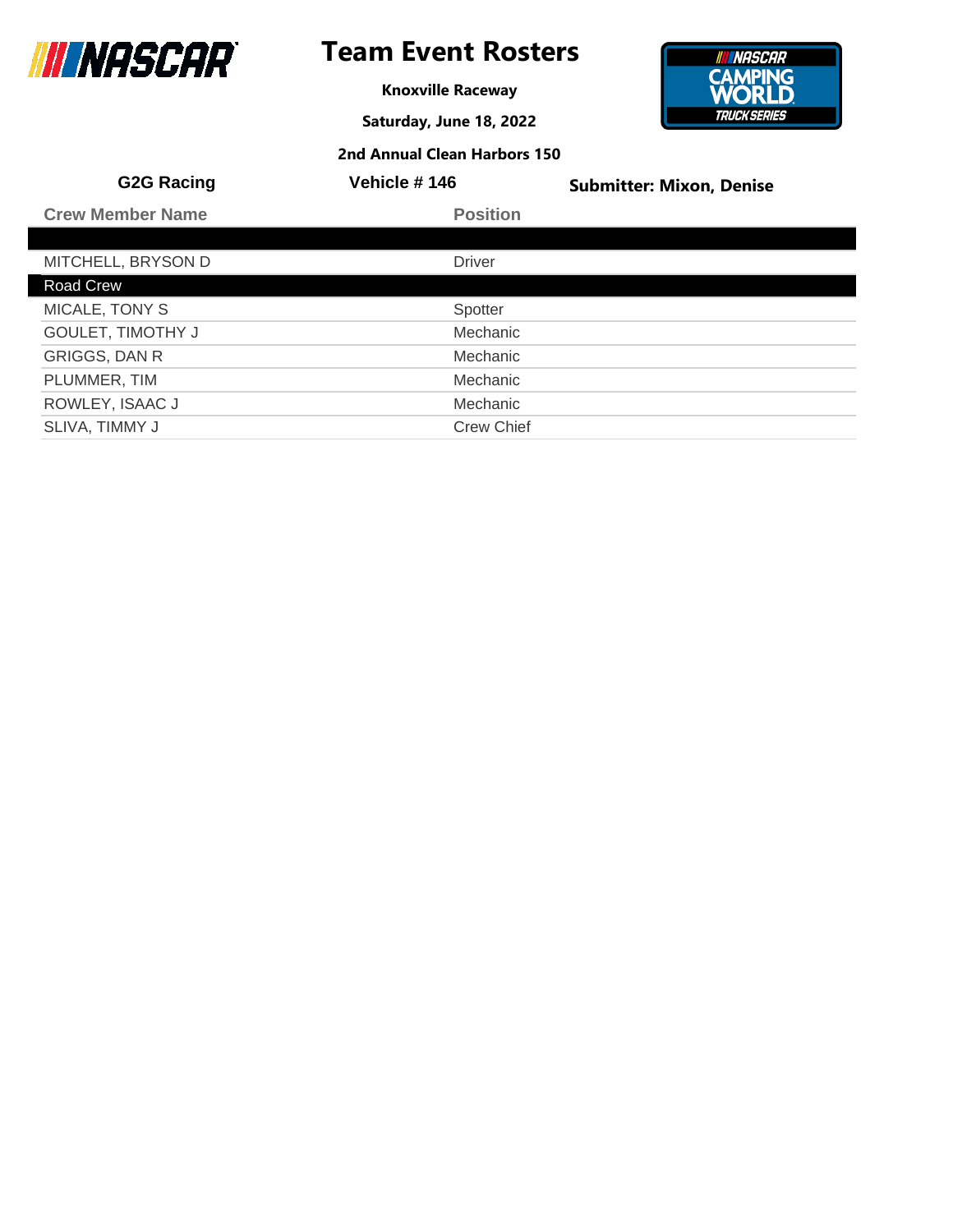

## **Team Event Rosters**

**Knoxville Raceway**

**Saturday, June 18, 2022**



| <b>Team DGR</b>           | Vehicle #15          | <b>Submitter: Ray, Kevin</b> |
|---------------------------|----------------------|------------------------------|
| <b>Crew Member Name</b>   | <b>Position</b>      |                              |
|                           |                      |                              |
| <b>GRAY, TANNER S</b>     | <b>Driver</b>        |                              |
| <b>Organization Level</b> |                      |                              |
| RAY, KEVIN                | <b>Team Manager</b>  |                              |
| Road Crew                 |                      |                              |
| HOLM JR, RAYMOND W        | Mechanic             |                              |
| DANCY, BRIAN P            | Mechanic             |                              |
| ANKENBRANT, JOEL J        | Mechanic             |                              |
| SMITH, CHRIS L            | Mechanic             |                              |
| NEWMAN, BRADLEY C         | Spotter              |                              |
| <b>BAXTER, JERRY L</b>    | <b>Crew Chief</b>    |                              |
| Submitted Exempt          |                      |                              |
| HAMPTON, JACOB E          | <b>Hauler Driver</b> |                              |
| SHERWIN, CHRIS J          | <b>Hauler Driver</b> |                              |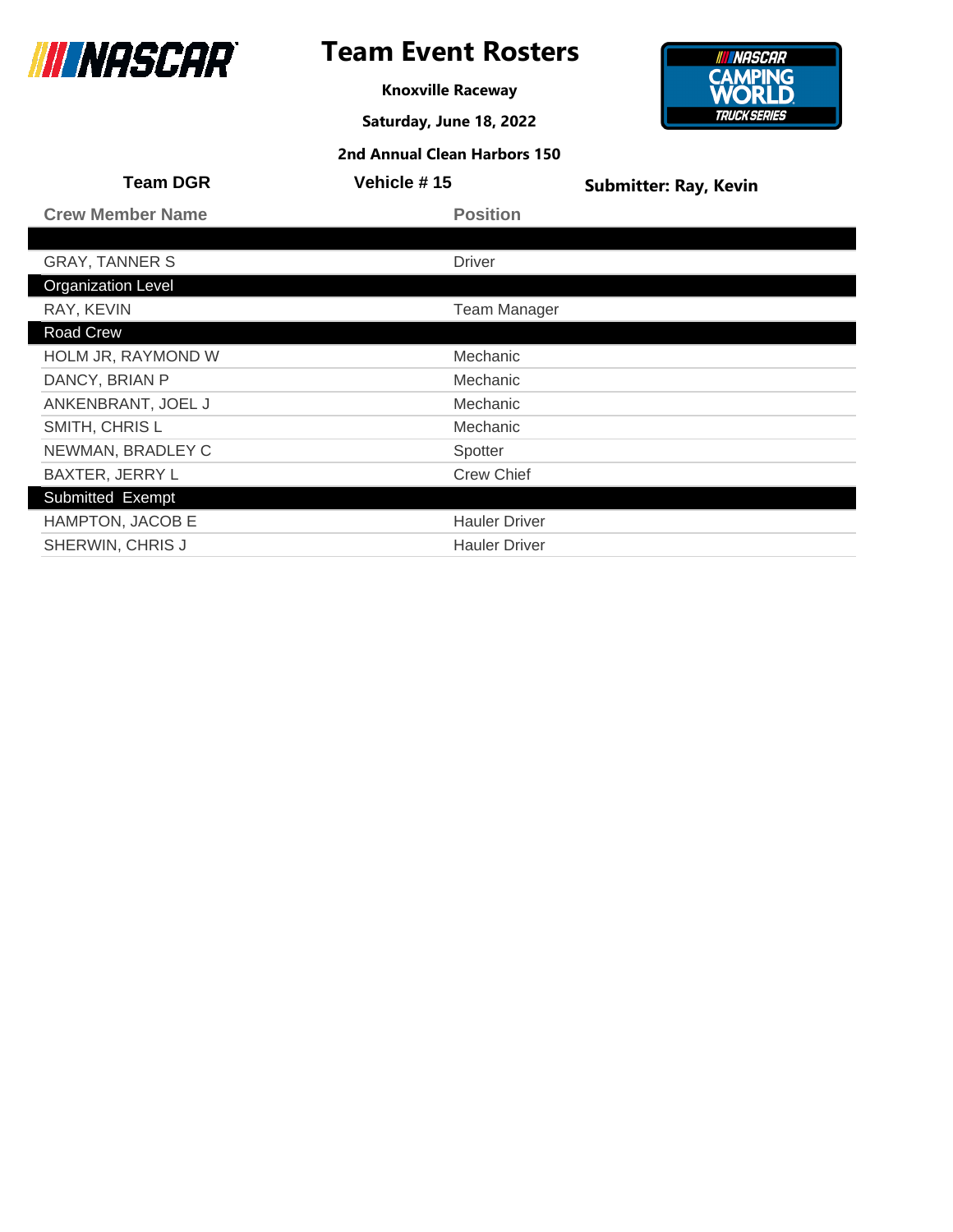

**Knoxville Raceway**

**Saturday, June 18, 2022**

**2nd Annual Clean Harbors 150**



| <b>Sparks Motorsports</b> | Vehicle #153        | <b>Submitter: Sparks, Ottis</b> |
|---------------------------|---------------------|---------------------------------|
| <b>Crew Member Name</b>   | <b>Position</b>     |                                 |
|                           |                     |                                 |
| MITCHELL, BRADEN          | <b>Driver</b>       |                                 |
| Organization Level        |                     |                                 |
| GASE, JIM J               | <b>Team Manager</b> |                                 |
| <b>Road Crew</b>          |                     |                                 |
| SMITH, HUNTER R           | Spotter             |                                 |
| ROWLEY, ISAAC J           | Mechanic            |                                 |
| PLUMMER, TIM              | Mechanic            |                                 |
| LANDERS, CHANCE           | Mechanic            |                                 |
| DEVANEY, BOBBY S          | Mechanic            |                                 |

HILLMAN, MICHAEL E Crew Chief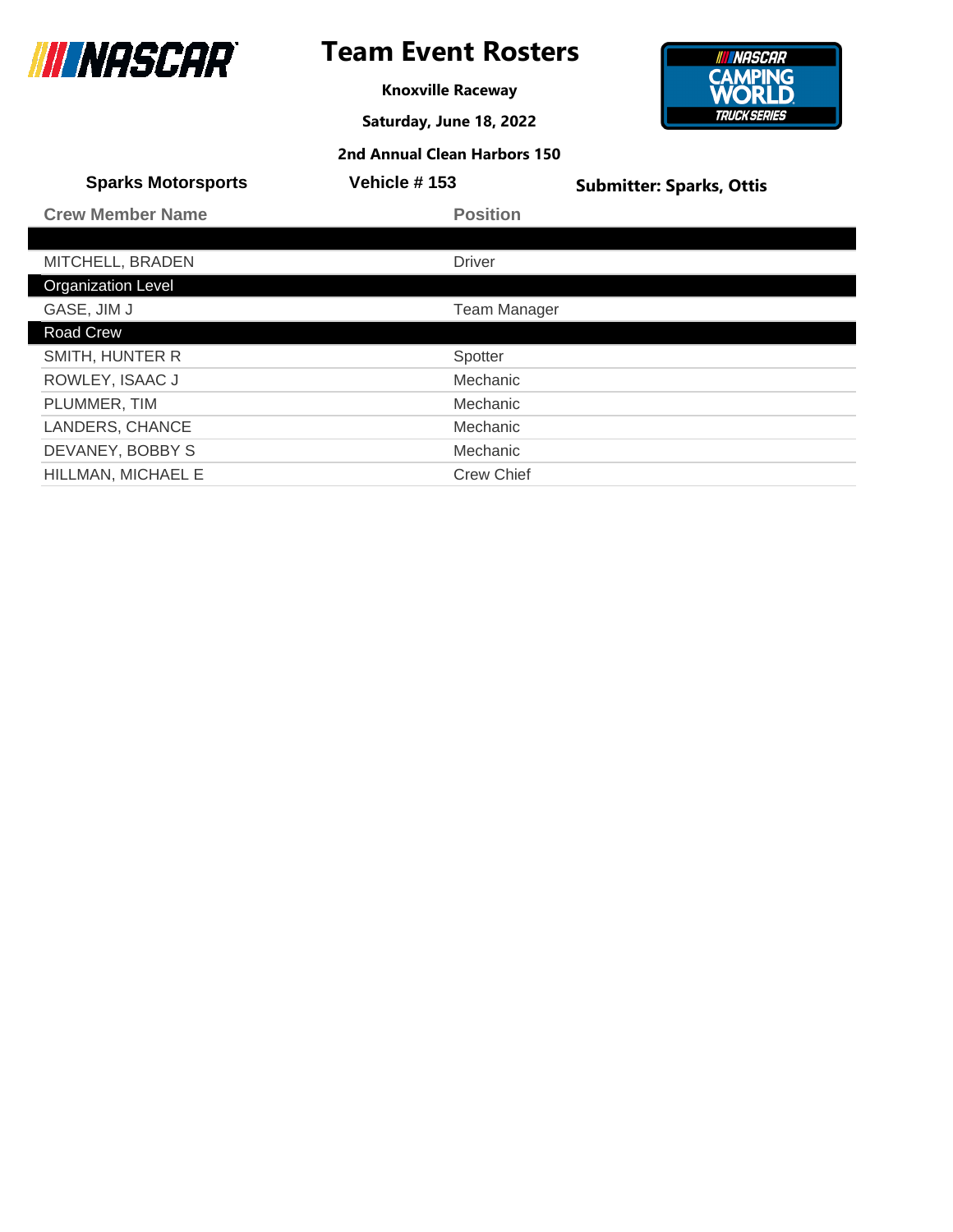

**Knoxville Raceway**

**Saturday, June 18, 2022**



| <b>Hattori Racing Enterprises</b> | Vehicle #16          | <b>Submitter: Weinrich, Josh</b> |
|-----------------------------------|----------------------|----------------------------------|
| <b>Crew Member Name</b>           | <b>Position</b>      |                                  |
|                                   |                      |                                  |
| ANKRUM, TYLER M                   | <b>Driver</b>        |                                  |
| <b>Organization Level</b>         |                      |                                  |
| LEWIS, JOSHUA T                   |                      | Other - Dir. of Engineering      |
| Road Crew                         |                      |                                  |
| RAMSEY, DAVE A                    | Spotter              |                                  |
| RICE II, TIM R                    | <b>Truck Chief</b>   |                                  |
| <b>ONUFRAK, DUSTIN J</b>          |                      | <b>Front End Mechanic</b>        |
| WILCOX, ADAM D                    |                      | Underneath Mechanic              |
| <b>RIVERS, CHRIS W</b>            |                      | <b>Tire Technician</b>           |
| ZIPADELLI, SCOTT P                | <b>Crew Chief</b>    |                                  |
| Submitted Exempt                  |                      |                                  |
| WEAVER, MATT W                    | <b>Hauler Driver</b> |                                  |
| TRIVETT, RICK J                   | <b>Hauler Driver</b> |                                  |
|                                   |                      |                                  |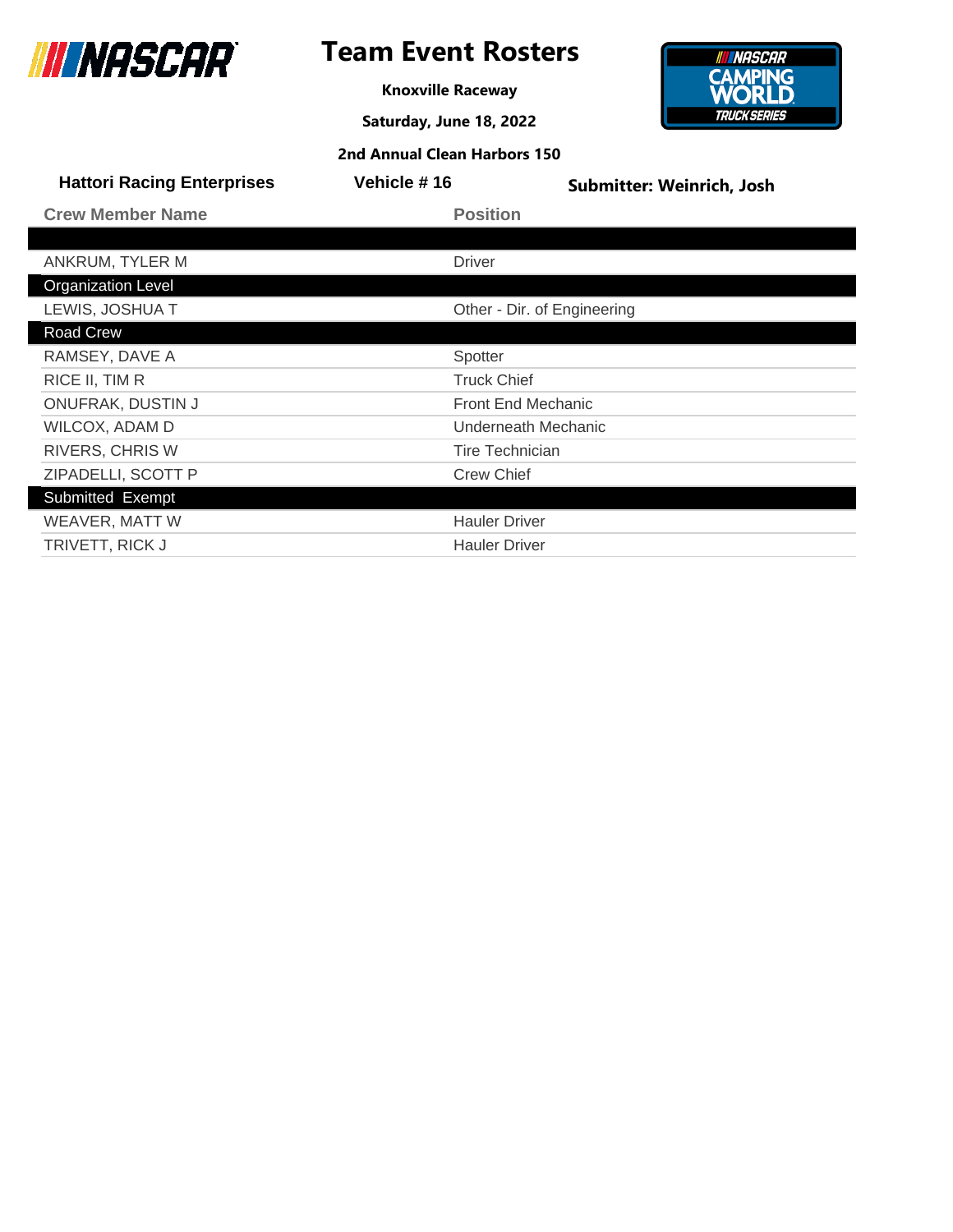

## **Team Event Rosters**

**Knoxville Raceway**

**Saturday, June 18, 2022**



| <b>Team DGR</b>           | Vehicle #17          | <b>Submitter: Ray, Kevin</b> |
|---------------------------|----------------------|------------------------------|
| <b>Crew Member Name</b>   | <b>Position</b>      |                              |
|                           |                      |                              |
| GILLILAND, TODD J         | <b>Driver</b>        |                              |
| <b>Organization Level</b> |                      |                              |
| RAY, KEVIN                | <b>Team Manager</b>  |                              |
| Road Crew                 |                      |                              |
| <b>BLANCHARD, RYAN A</b>  | Spotter              |                              |
| <b>SCEARCE, MICHAEL A</b> | <b>Truck Chief</b>   |                              |
| COOKSEY, JACOB            | Mechanic             |                              |
| SCHUTTE, RONALD E         | Mechanic             |                              |
| SMITH, DEREK H            | Mechanic             |                              |
| SMITH, SETH E             | <b>Crew Chief</b>    |                              |
| Submitted Exempt          |                      |                              |
| LAPLANTE, CRAIG J         | <b>Hauler Driver</b> |                              |
| CARTER, DANIEL R          | <b>Hauler Driver</b> |                              |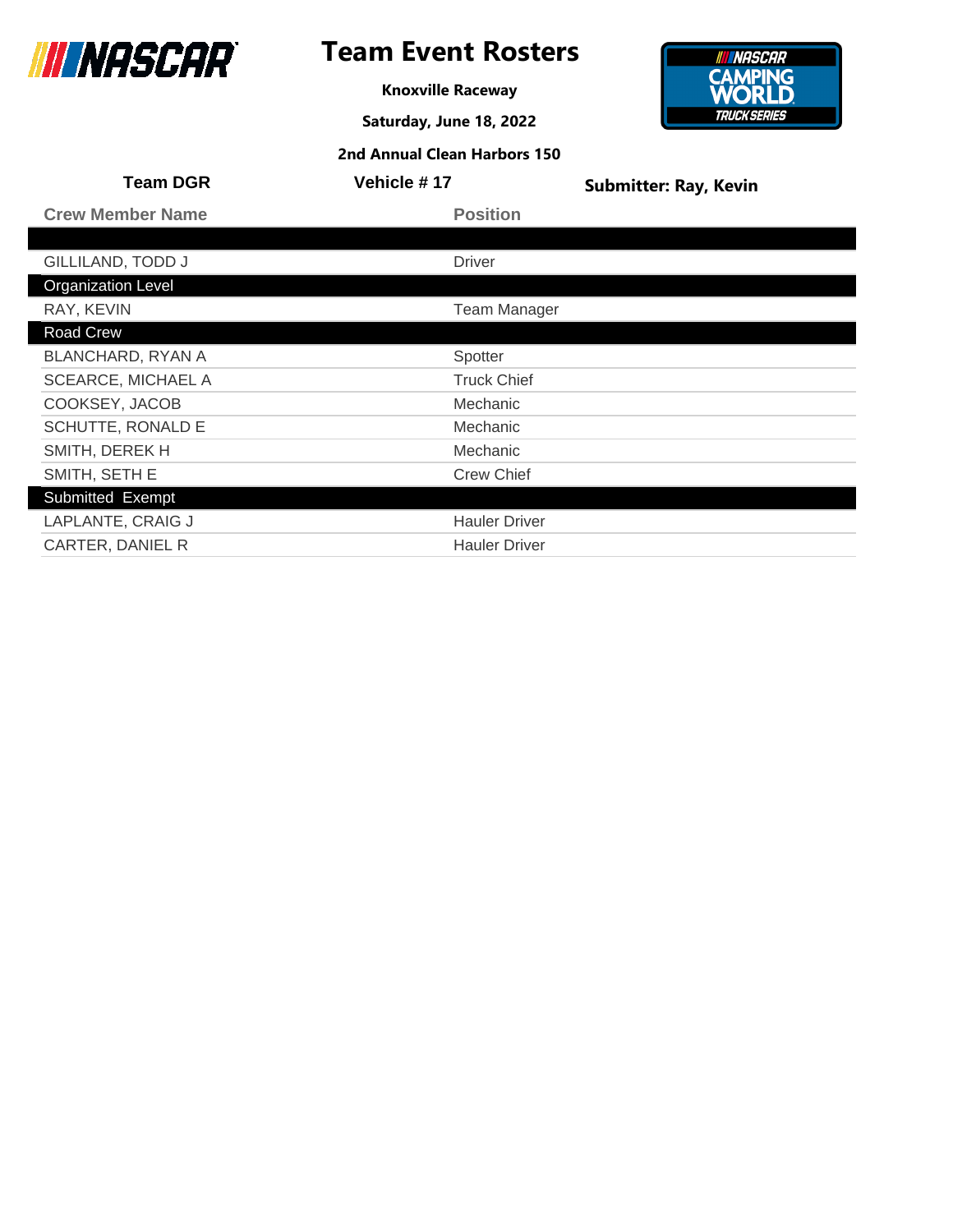

**Knoxville Raceway**

**Saturday, June 18, 2022**



| <b>Kyle Busch Motorsports</b> | <b>Vehicle #18</b>   | <b>Submitter: Gee, Andy</b> |
|-------------------------------|----------------------|-----------------------------|
| <b>Crew Member Name</b>       | <b>Position</b>      |                             |
|                               |                      |                             |
| SMITH, CHANDLER               | <b>Driver</b>        |                             |
| Road Crew                     |                      |                             |
| <b>REINER, JASON B</b>        | Spotter              |                             |
| SHOWALTER, CHRIS M            | <b>Truck Chief</b>   |                             |
| NAPIER, JOSHUA E              | Tire Technician      |                             |
| SANCHEZ, DEVEN A              | Engineer             |                             |
| PHILLIPS, TROY R              | Mechanic             |                             |
| STOCKMAN JR, DANNY D          | <b>Crew Chief</b>    |                             |
| Submitted Exempt              |                      |                             |
| RAMSEY, TRACY A               | <b>Hauler Driver</b> |                             |
| <b>COSTELLO, THOMAS F</b>     | <b>Hauler Driver</b> |                             |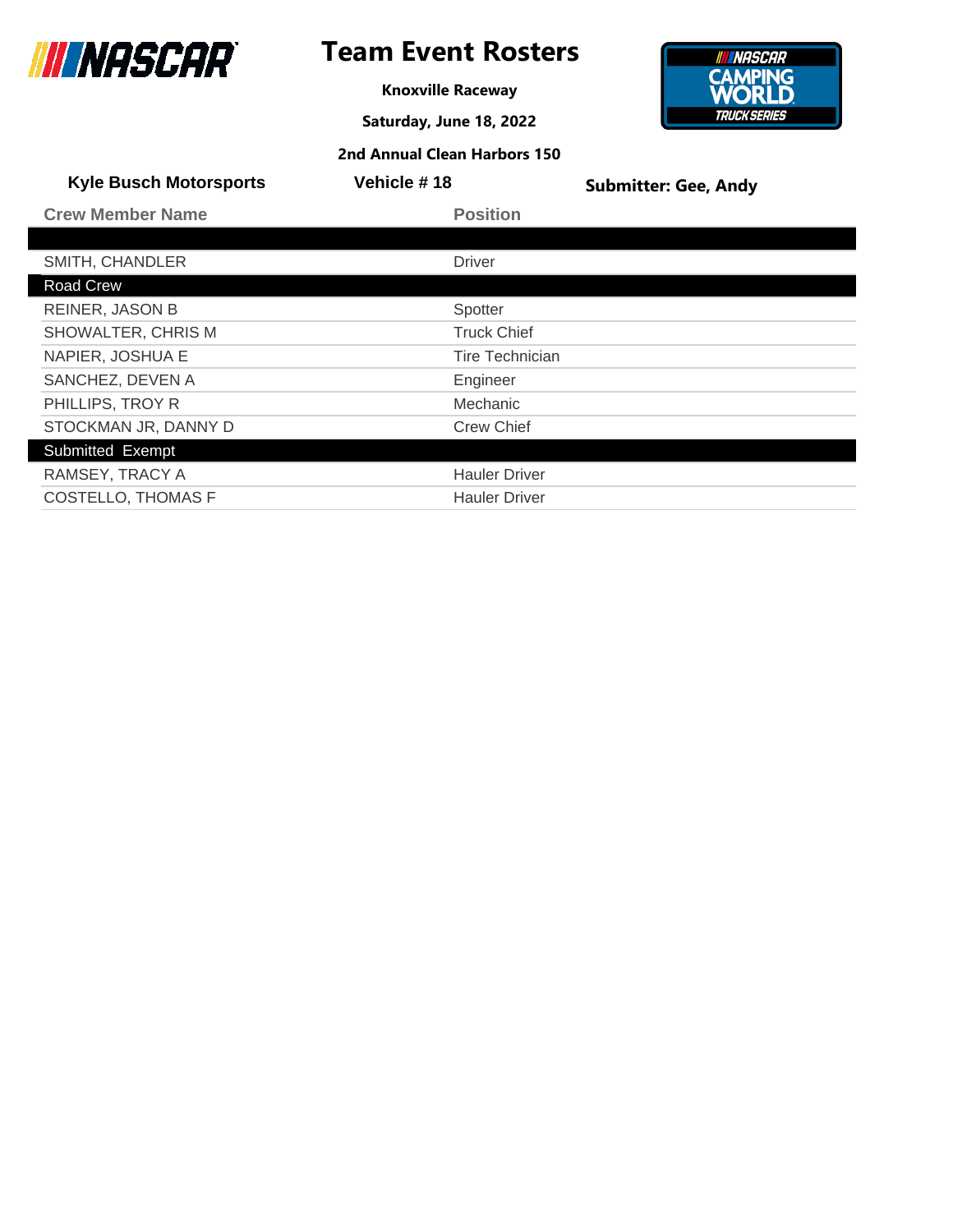

**Knoxville Raceway**

**Saturday, June 18, 2022**



| 2nd Annual Clean Harbors 150 |  |  |
|------------------------------|--|--|
|------------------------------|--|--|

| <b>McAnally Hilgemann Racing</b> | Vehicle #19                 | <b>Submitter: Dempsey, Angelina</b> |
|----------------------------------|-----------------------------|-------------------------------------|
| <b>Crew Member Name</b>          | <b>Position</b>             |                                     |
|                                  |                             |                                     |
| <b>KRAUS, DEREKK</b>             | <b>Driver</b>               |                                     |
| <b>Organization Level</b>        |                             |                                     |
| WRIGHT, JOSH C                   | <b>Competition Director</b> |                                     |
| Road Crew                        |                             |                                     |
| <b>TEDESCHI, BRIAN</b>           | Spotter                     |                                     |
| MCELLIGOTT, BRENDON C            | <b>Truck Chief</b>          |                                     |
| WOLFE, DARREN L                  | Mechanic                    |                                     |
| RISHER, ADAM D                   | Mechanic                    |                                     |
| STEFFEY, STEPHEN A               | Tire Technician             |                                     |
| <b>WILSON, SHANE T</b>           | <b>Crew Chief</b>           |                                     |
| Submitted Exempt                 |                             |                                     |
| GADDY, ASHLEY L                  | <b>Hauler Driver</b>        |                                     |
|                                  |                             |                                     |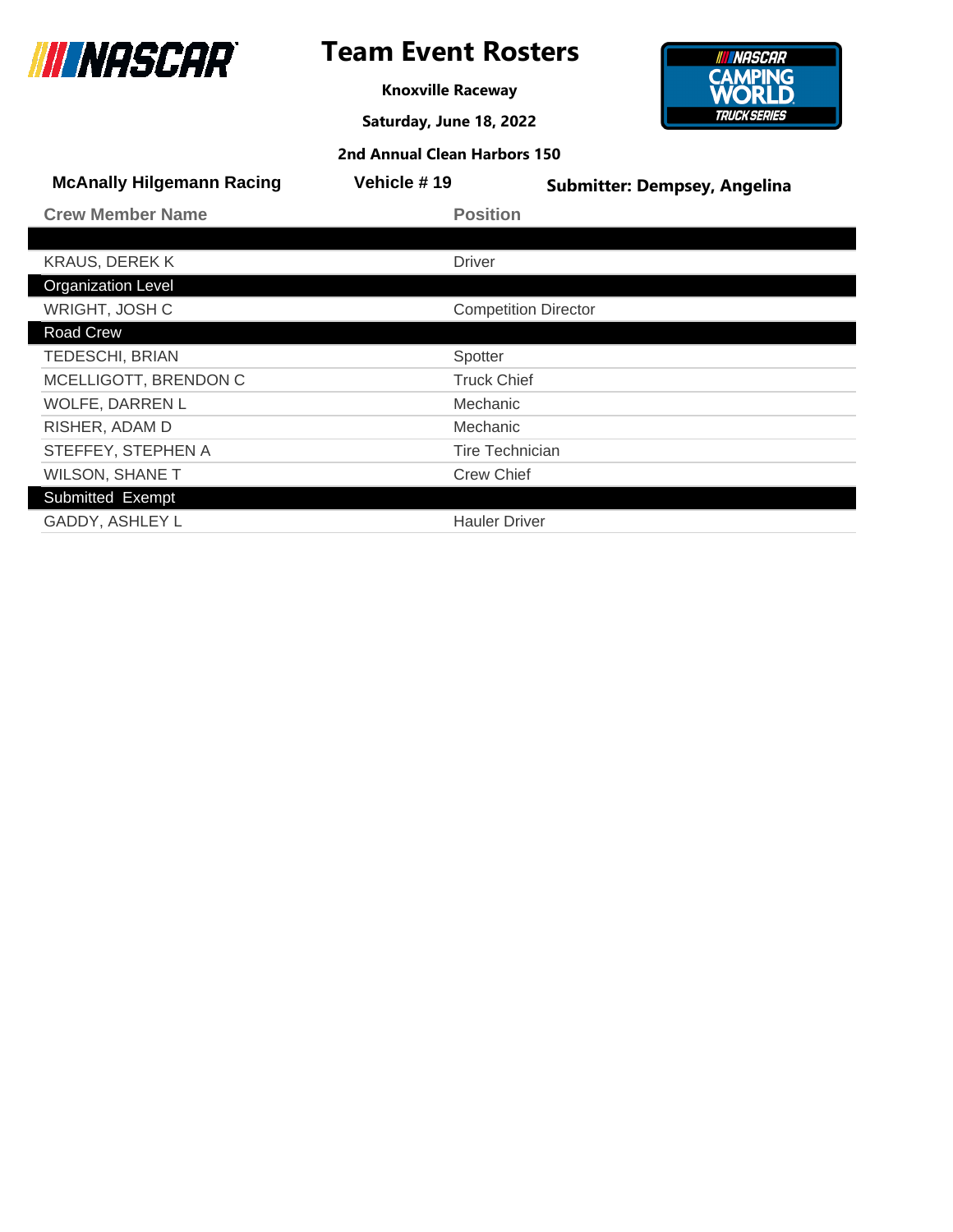

## **Team Event Rosters**

**Knoxville Raceway**

**Saturday, June 18, 2022**



| <b>Young's Motorsports</b> | Vehicle #20                 | <b>Submitter: Barfield, Kelly</b> |
|----------------------------|-----------------------------|-----------------------------------|
| <b>Crew Member Name</b>    | <b>Position</b>             |                                   |
|                            |                             |                                   |
| MOFFITT, THAD D            | <b>Driver</b>               |                                   |
| <b>Organization Level</b>  |                             |                                   |
| YOUNG, TYLER R             | <b>Competition Director</b> |                                   |
| Road Crew                  |                             |                                   |
| GONDER, WESC               | Spotter                     |                                   |
| COOPER, MATT A             | Mechanic                    |                                   |
| <b>KENYON, KYLE A</b>      | Mechanic                    |                                   |
| ABBOTT, ANDREW B           | <b>Crew Chief</b>           |                                   |
| Submitted Exempt           |                             |                                   |
| CHAREST, DAVID A           | <b>Hauler Driver</b>        |                                   |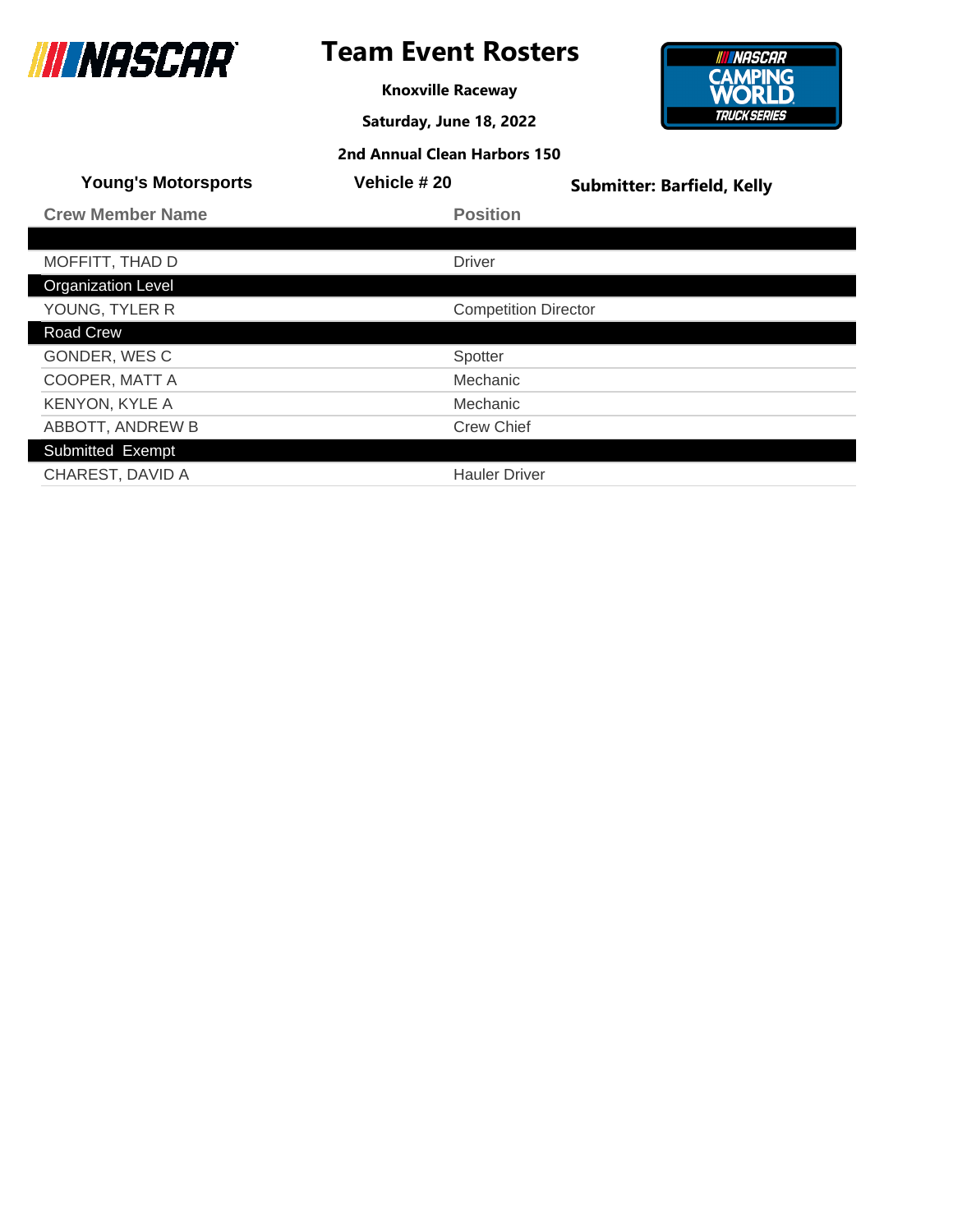

**Knoxville Raceway**

**Saturday, June 18, 2022**



| 2nd Annual Clean Harbors 150 |  |  |  |
|------------------------------|--|--|--|
|------------------------------|--|--|--|

| <b>AM Racing</b>           | Vehicle #22            | Submitter: Cywinski, Traci |
|----------------------------|------------------------|----------------------------|
| <b>Crew Member Name</b>    | <b>Position</b>        |                            |
|                            |                        |                            |
| <b>MOFFITT, BRETT B</b>    | <b>Driver</b>          |                            |
| <b>Organization Level</b>  |                        |                            |
| JONES, JAMIE H             |                        | <b>Technical Director</b>  |
| Road Crew                  |                        |                            |
| RAINES, TONY A             | Spotter                |                            |
| MERRITT, JEFF W            | <b>Truck Chief</b>     |                            |
| <b>BOXLEY, GARRETT E</b>   | Interior Mechanic      |                            |
| <b>BASS, CHRISTOPHER T</b> | <b>Tire Technician</b> |                            |
| MOLEK, GUNNER L            |                        | Underneath Mechanic        |
| <b>SALOMON, RYAN E</b>     | <b>Crew Chief</b>      |                            |
| Submitted Exempt           |                        |                            |
| HOSKEY, WILLIAM H          | <b>Hauler Driver</b>   |                            |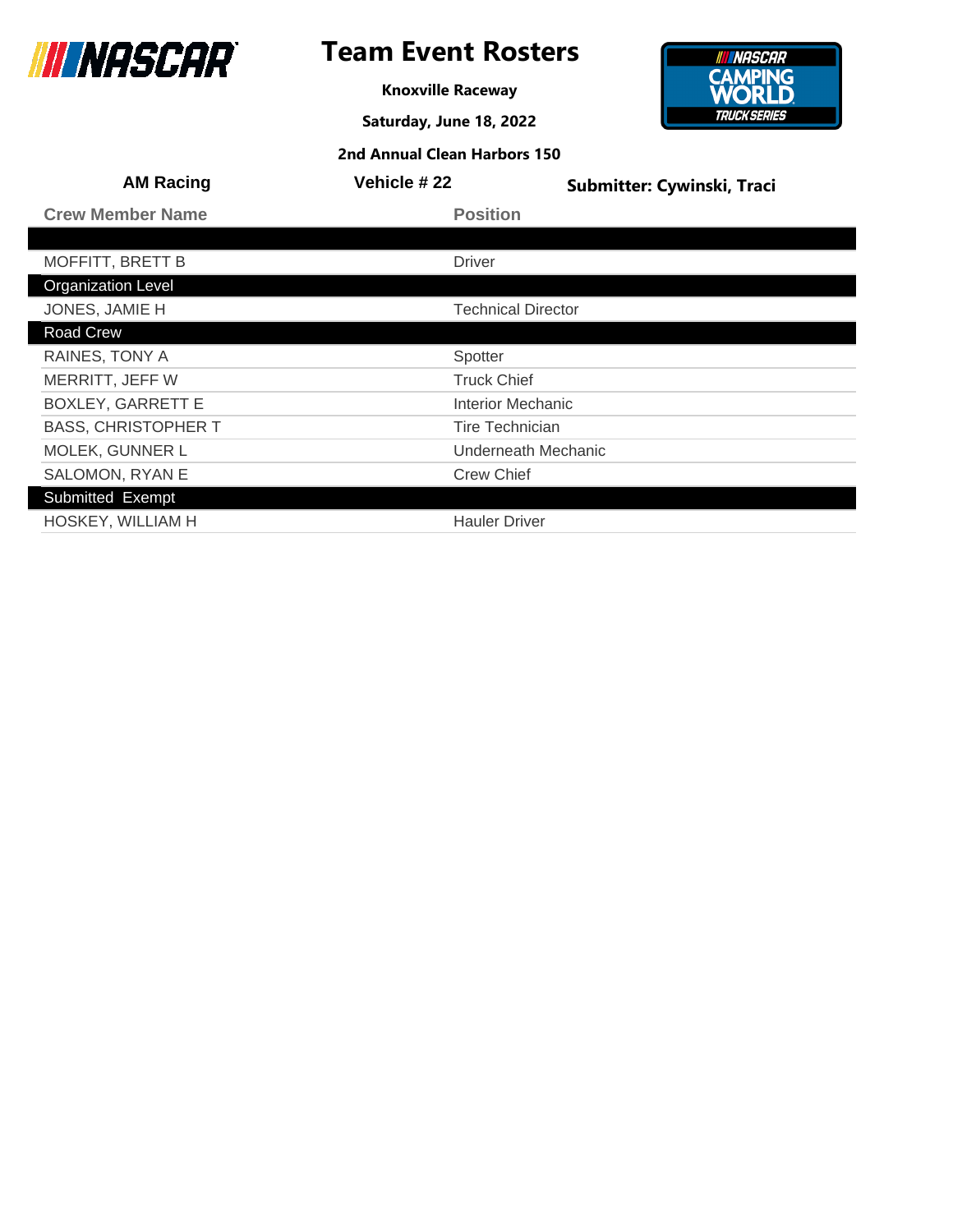

## **Team Event Rosters**

**Knoxville Raceway**

**Saturday, June 18, 2022**



| <b>GMS Racing</b>         | Vehicle # 23                | <b>Submitter: Case, Emily</b> |
|---------------------------|-----------------------------|-------------------------------|
| <b>Crew Member Name</b>   | <b>Position</b>             |                               |
|                           |                             |                               |
| <b>ENFINGER, GRANT M</b>  | <b>Driver</b>               |                               |
| <b>Organization Level</b> |                             |                               |
| NORRIS, CHAD A            | <b>Competition Director</b> |                               |
| Road Crew                 |                             |                               |
| ESSMA, JOEY J             | Engineer                    |                               |
| LEMASTERS, DANIEL S       | <b>Truck Chief</b>          |                               |
| PETERS, TIMOTHY J         | <b>Mechanic</b>             |                               |
| BORKHOLDER, MAHLON J      | <b>Mechanic</b>             |                               |
| <b>LEGEMAN, TOM G</b>     | Spotter                     |                               |
| DENIKE, CHARLES T         | <b>Crew Chief</b>           |                               |
| Submitted Exempt          |                             |                               |
| PEARCE, JAMES D           | <b>Hauler Driver</b>        |                               |
| SMITH, GREGORY M          | <b>Hauler Driver</b>        |                               |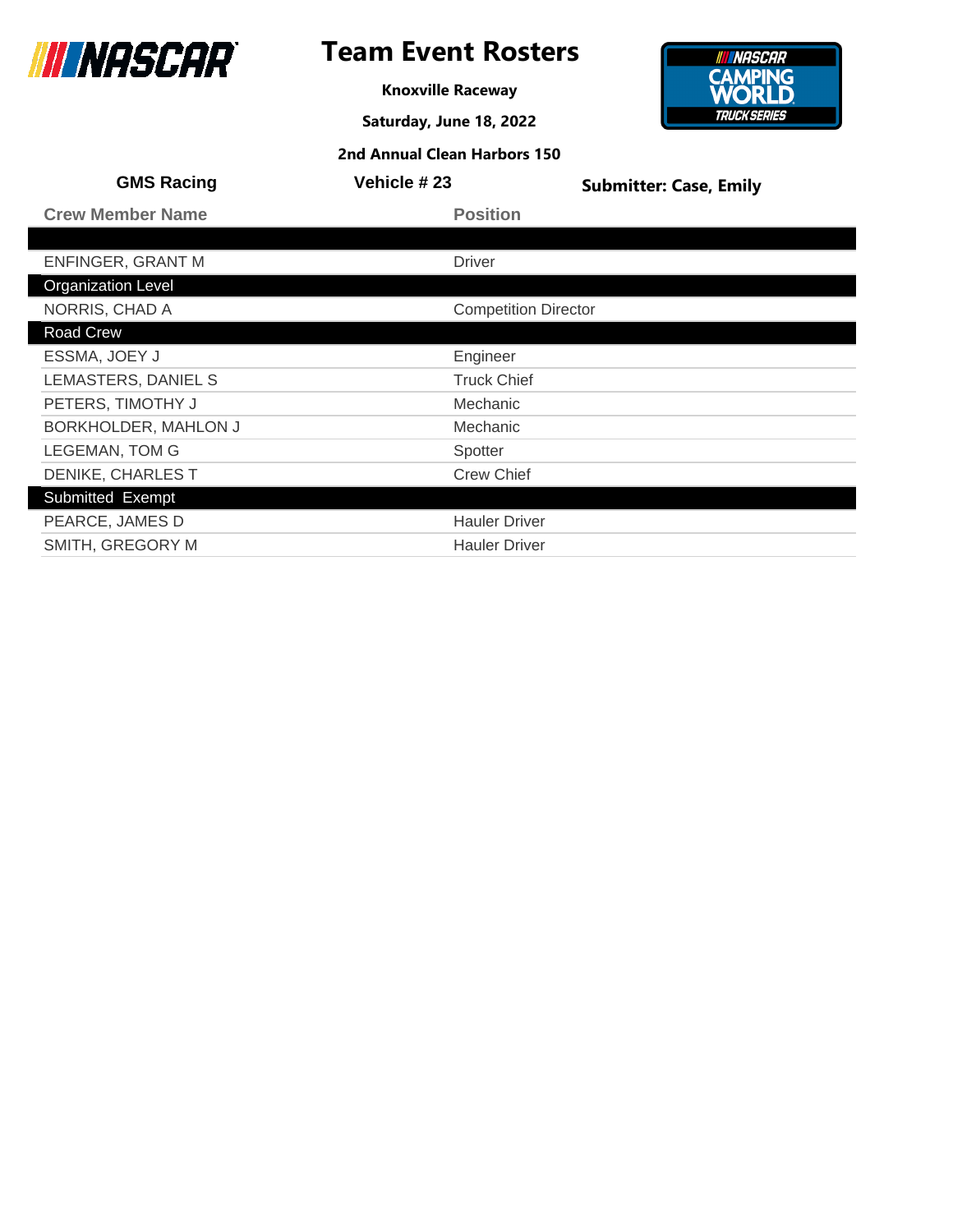

## **Team Event Rosters**

**Knoxville Raceway**

**Saturday, June 18, 2022**



| <b>GMS Racing</b>         | <b>Vehicle #24</b>          | <b>Submitter: Case, Emily</b> |
|---------------------------|-----------------------------|-------------------------------|
| <b>Crew Member Name</b>   | <b>Position</b>             |                               |
|                           |                             |                               |
| WOOD, JACK R              | <b>Driver</b>               |                               |
| <b>Organization Level</b> |                             |                               |
| NORRIS, CHAD A            | <b>Competition Director</b> |                               |
| Road Crew                 |                             |                               |
| <b>BELL, JONAS A</b>      | Engineer                    |                               |
| HARTNAGEL, DEREK L        | <b>Truck Chief</b>          |                               |
| <b>BURGDOFF II, FUZ E</b> | <b>Mechanic</b>             |                               |
| MCDOLE, BROCK M           | Mechanic                    |                               |
| MONN, TYLER A             | Spotter                     |                               |
| ACKERMAN, TOM R           | <b>Crew Chief</b>           |                               |
| Submitted Exempt          |                             |                               |
| O'NEAL, JAMES O           | <b>Hauler Driver</b>        |                               |
| PAYNE, QUENTIN A          | <b>Hauler Driver</b>        |                               |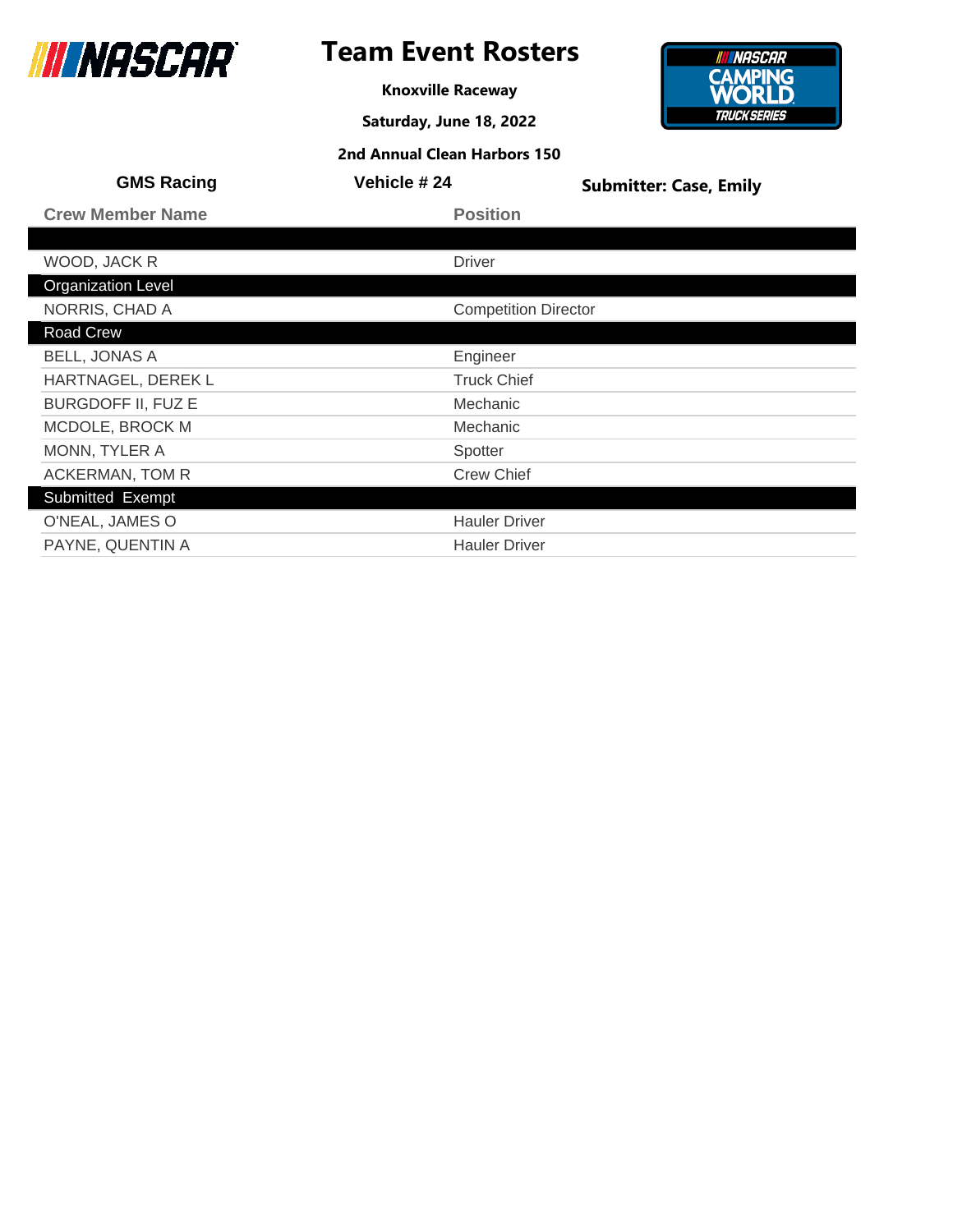

## **Team Event Rosters**

**Knoxville Raceway**

**Saturday, June 18, 2022**

**2nd Annual Clean Harbors 150**

#### **INNASCAR CAMPING**<br>**WORLD TRUCK SERIES**

| <b>Rackley W.A.R</b>      | Vehicle #25            | <b>Submitter: Allen, Kristen</b> |
|---------------------------|------------------------|----------------------------------|
| <b>Crew Member Name</b>   | <b>Position</b>        |                                  |
|                           |                        |                                  |
| DIBENEDETTO, MATT G       | <b>Driver</b>          |                                  |
| <b>Road Crew</b>          |                        |                                  |
| <b>GRIFFIN, PAUL P</b>    | Spotter                |                                  |
| <b>BYRD, HUNTER M</b>     | <b>Truck Chief</b>     |                                  |
| MILLER, KORY C            | <b>Tire Technician</b> |                                  |
| <b>BURNS JR, MELVIN L</b> | Mechanic               |                                  |
| PERRYMAN, TODD W          | Mechanic               |                                  |
| <b>KENDRICK, CHAD N</b>   | <b>Crew Chief</b>      |                                  |
| Submitted Exempt          |                        |                                  |
| HARRISON, JEREMY D        | <b>Hauler Driver</b>   |                                  |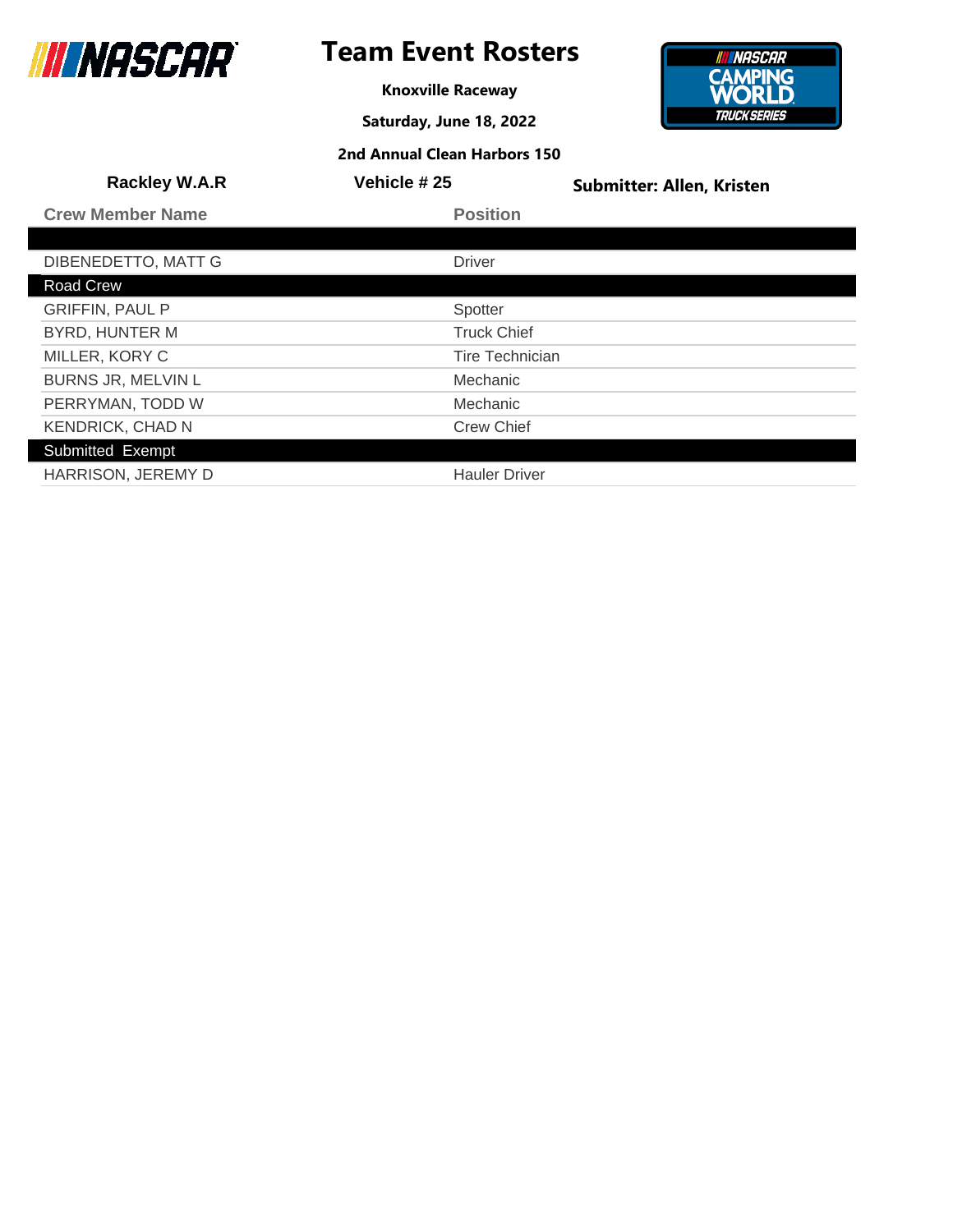

**Knoxville Raceway**

**Saturday, June 18, 2022**

**2nd Annual Clean Harbors 150**



| <b>Jordan Anderson Racing</b> | Vehicle #3           | Submitter: Anderson, Jordan |
|-------------------------------|----------------------|-----------------------------|
| <b>Crew Member Name</b>       | <b>Position</b>      |                             |
|                               |                      |                             |
| <b>WESTBROOK, DYLAN B</b>     | <b>Driver</b>        |                             |
| Road Crew                     |                      |                             |
| <b>HECHT, CHRIS</b>           | Spotter              |                             |
| <b>WHITBECK, SHANE R</b>      | Mechanic             |                             |
| ANDERSON, JORDAN L            | <b>Crew Chief</b>    |                             |
| Submitted Exempt              |                      |                             |
| DYER, JASON L                 | <b>Hauler Driver</b> |                             |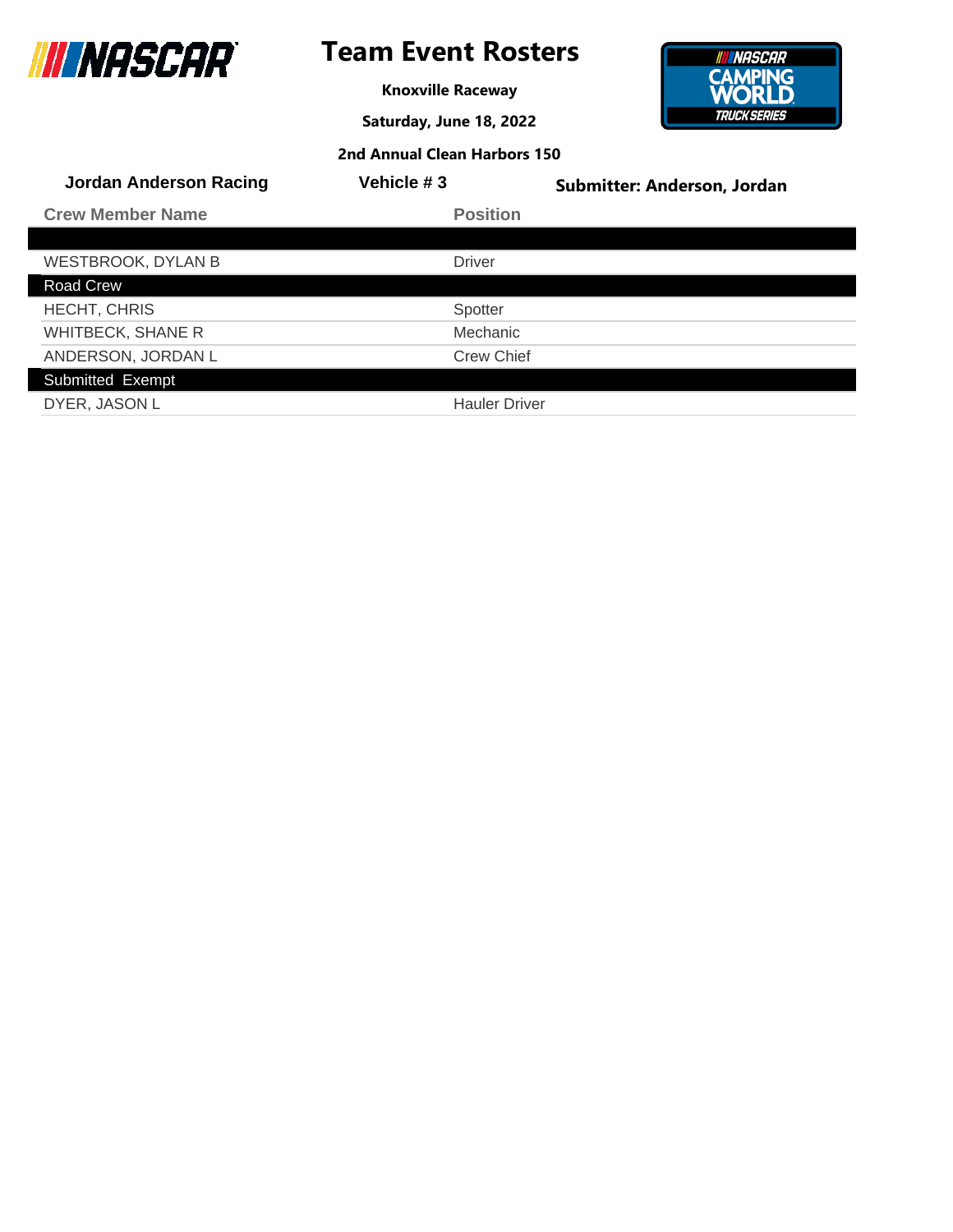

## **Team Event Rosters**

**Knoxville Raceway**

**Saturday, June 18, 2022**

**2nd Annual Clean Harbors 150**



| <b>On Point Motorsports</b> | Vehicle #30                 | <b>Submitter: Lane, Steve</b> |
|-----------------------------|-----------------------------|-------------------------------|
| <b>Crew Member Name</b>     | <b>Position</b>             |                               |
|                             |                             |                               |
| GASE, JOEY R                | <b>Driver</b>               |                               |
| <b>Organization Level</b>   |                             |                               |
| <b>MARKLE, RICK</b>         | <b>Competition Director</b> |                               |
| Road Crew                   |                             |                               |
| JEFFREY, BOB L              | Spotter                     |                               |
| HENSLEY, KYLE A             | <b>Interior Mechanic</b>    |                               |
| LINEBERRY, RANDY L          | Mechanic                    |                               |
| HINES, CAROL S              | Utility                     |                               |
| <b>BRAFFORD, WILL R</b>     | <b>Crew Chief</b>           |                               |
| Submitted Exempt            |                             |                               |
| <b>MOLES, CHARLES E</b>     | <b>Hauler Driver</b>        |                               |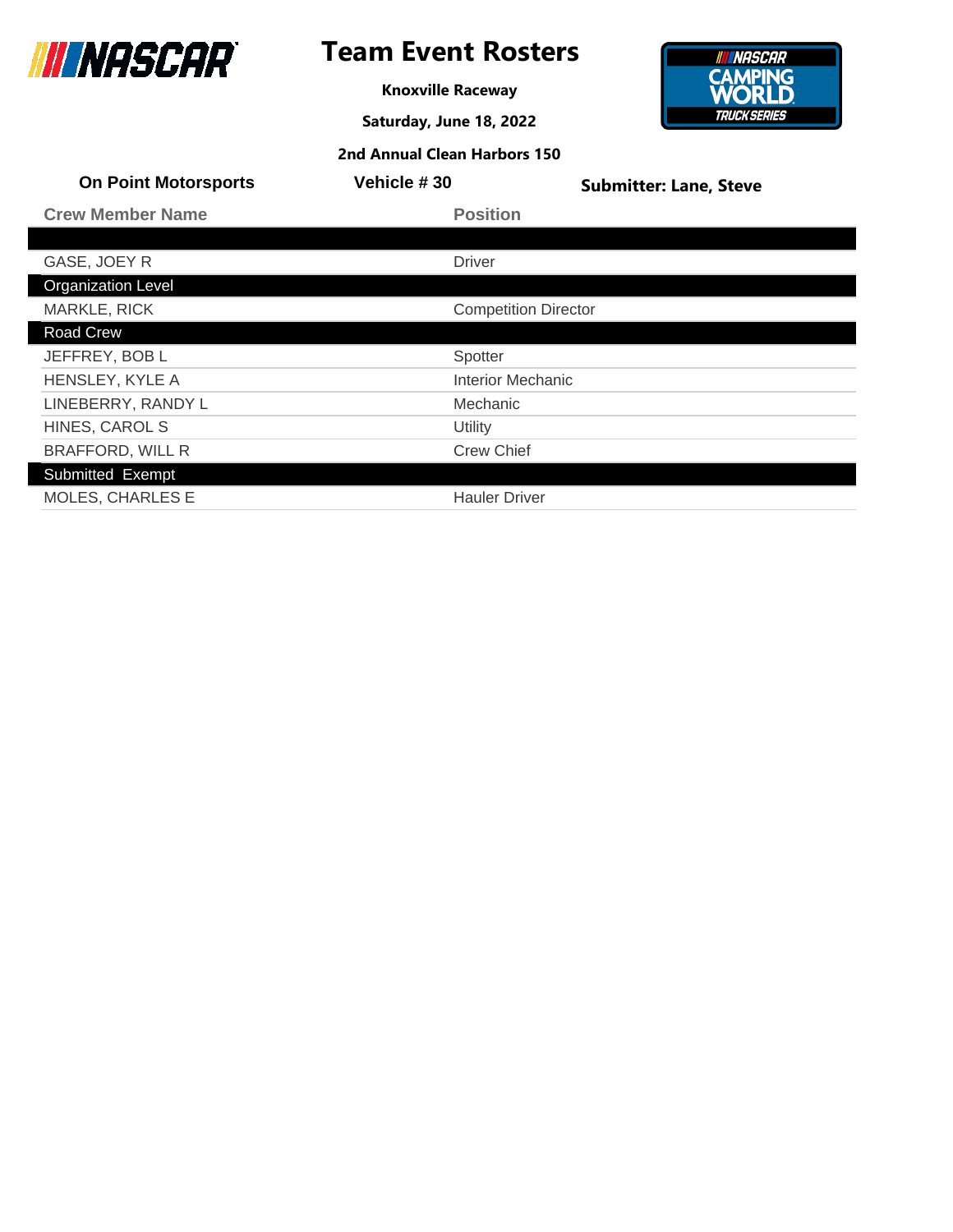

**Knoxville Raceway**

**Saturday, June 18, 2022**



| <b>Reaume Brothers Racing</b> | Vehicle #33          | <b>Submitter: Alexander, Amir</b> |
|-------------------------------|----------------------|-----------------------------------|
| <b>Crew Member Name</b>       | <b>Position</b>      |                                   |
|                               |                      |                                   |
| LASTER, BRAYTON D             | <b>Driver</b>        |                                   |
| <b>Organization Level</b>     |                      |                                   |
| <b>GRIFFITH, LANCE</b>        | Other - Admin        |                                   |
| Road Crew                     |                      |                                   |
| MCGEE, KEITH E                | Spotter              |                                   |
| BITTNER, ZAKARY S             | Mechanic             |                                   |
| HAMMACK, JOSEPH V             | Mechanic             |                                   |
| ALLGOOD, D'ANDRE              | Mechanic             |                                   |
| KARPINSKI, JONAH M            | Mechanic             |                                   |
| BROWN, TEDDY L                | <b>Crew Chief</b>    |                                   |
| Submitted Exempt              |                      |                                   |
| KENNEDY, JERRY E              | <b>Hauler Driver</b> |                                   |
|                               |                      |                                   |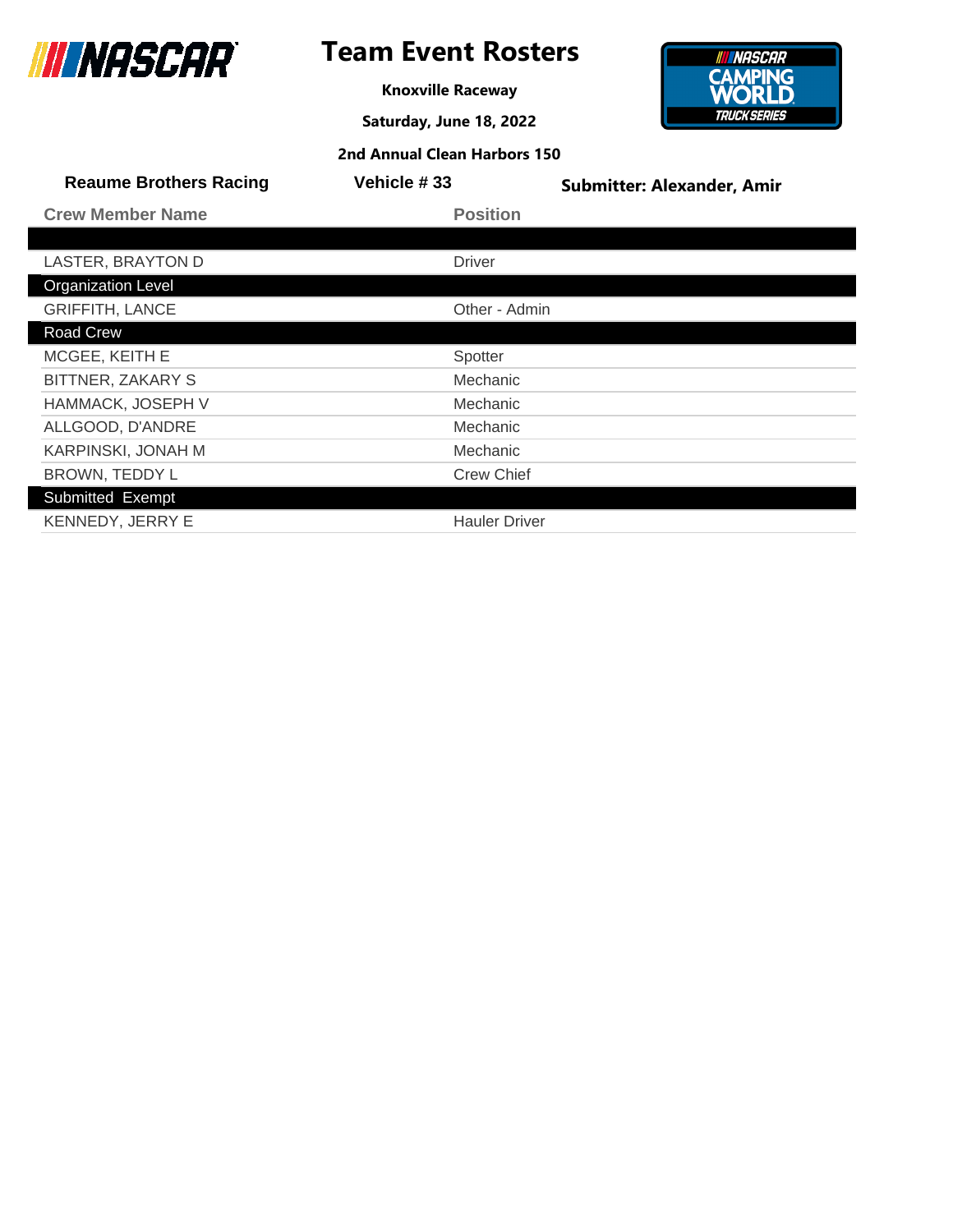

## **Team Event Rosters**

**Knoxville Raceway**

**Saturday, June 18, 2022**



| <b>Front Row Motorsports</b> | Vehicle #38              | <b>Submitter: Elder, Donna</b> |
|------------------------------|--------------------------|--------------------------------|
| <b>Crew Member Name</b>      | <b>Position</b>          |                                |
|                              |                          |                                |
| SMITH, ZANE M                | <b>Driver</b>            |                                |
| <b>Organization Level</b>    |                          |                                |
| CAPPELLO, DYLAN R            | Other -                  |                                |
| Road Crew                    |                          |                                |
| MOON, KYLE R                 | <b>Truck Chief</b>       |                                |
| SNIDER, EVAN M               | Mechanic                 |                                |
| MARES, BILL A                | <b>Interior Mechanic</b> |                                |
| POOLE, TREY R                | Spotter                  |                                |
| <b>LAWSON, CHRIS W</b>       | <b>Crew Chief</b>        |                                |
| Submitted Exempt             |                          |                                |
| <b>BERNIER, RANDY S</b>      | <b>Hauler Driver</b>     |                                |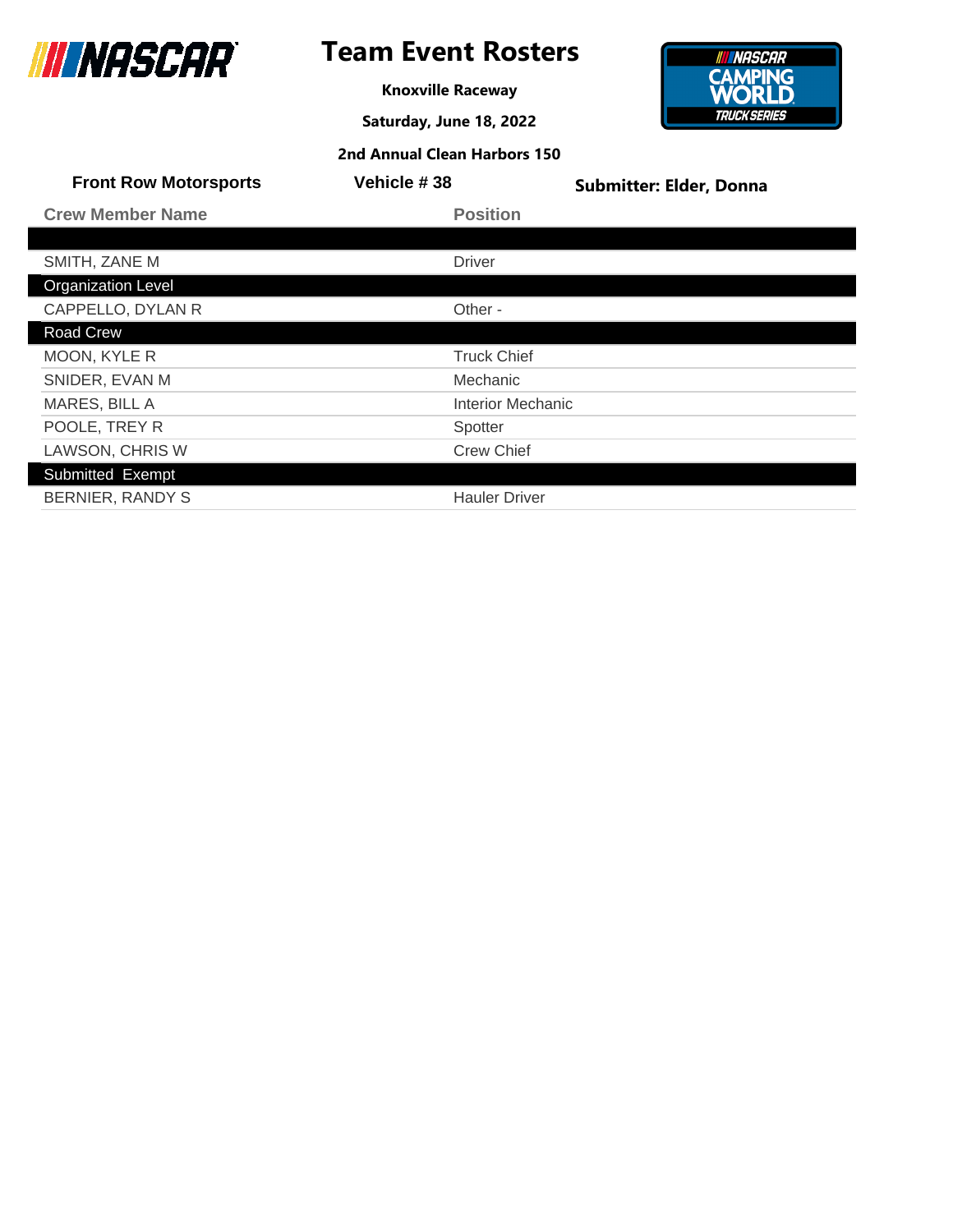

**Knoxville Raceway**

**Saturday, June 18, 2022**



| <b>Kyle Busch Motorsports</b> | Vehicle #4             | <b>Submitter: Gee, Andy</b> |
|-------------------------------|------------------------|-----------------------------|
| <b>Crew Member Name</b>       | <b>Position</b>        |                             |
|                               |                        |                             |
| NEMECHEK, JOHN HUNTER H       | <b>Driver</b>          |                             |
| <b>Road Crew</b>              |                        |                             |
| MEIER, JOEY R                 | Spotter                |                             |
| VILLENEUVE, JIMMY P           | <b>Truck Chief</b>     |                             |
| ORTS, GARRETT A               | <b>Mechanic</b>        |                             |
| CHAFEE, TODD A                | <b>Tire Technician</b> |                             |
| EBEL, ADAM T                  | Engineer               |                             |
| PHILLIPS, ERIC P              | <b>Crew Chief</b>      |                             |
| Submitted Exempt              |                        |                             |
| WHITMAN, BRYAN W              | <b>Hauler Driver</b>   |                             |
| <b>BAVERY, DARIN R</b>        | <b>Hauler Driver</b>   |                             |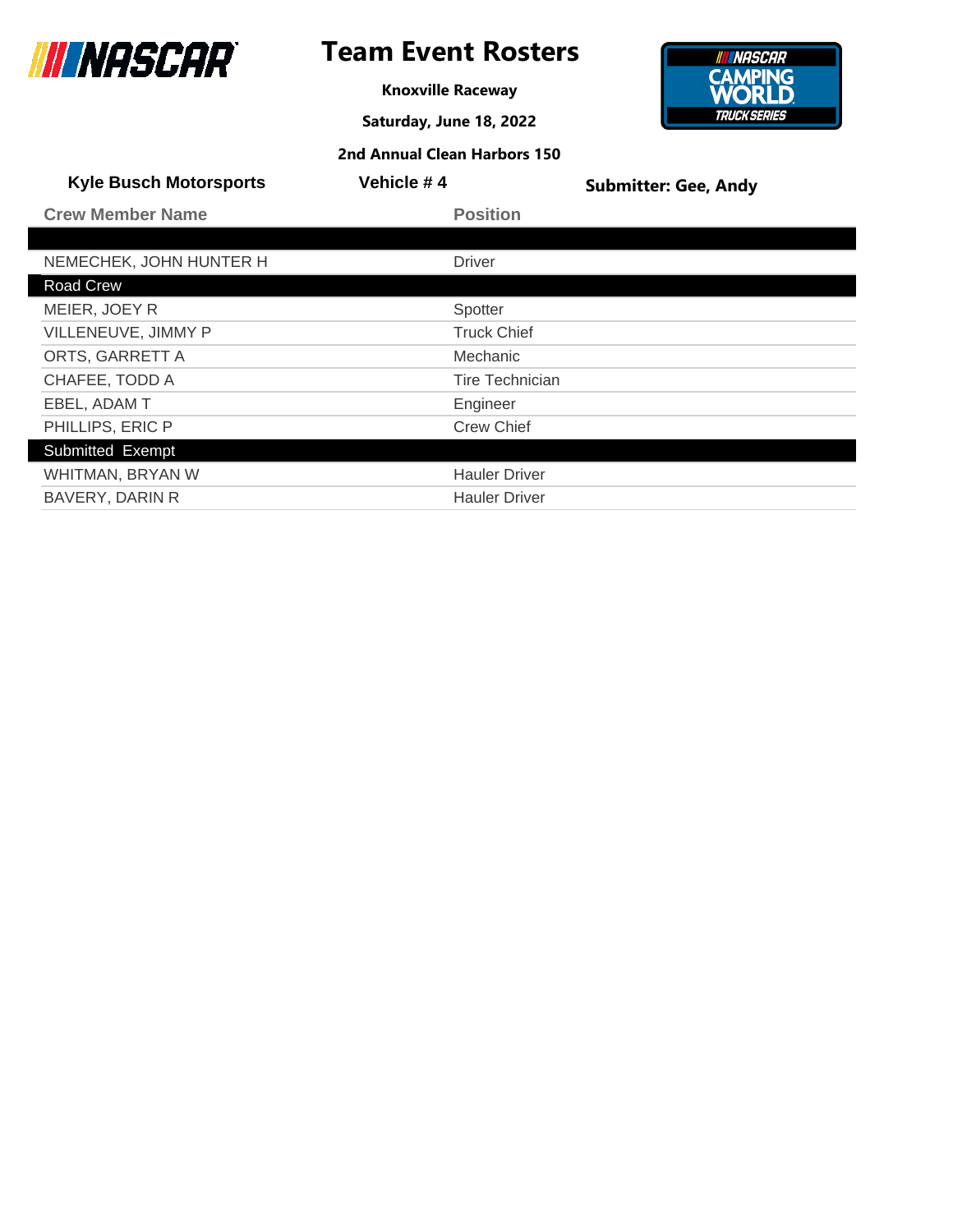

**Knoxville Raceway**

**Saturday, June 18, 2022**



| <b>Niece Motorsports</b> | Vehicle #40            | <b>Submitter: Efaw, Amanda</b> |
|--------------------------|------------------------|--------------------------------|
| <b>Crew Member Name</b>  | <b>Position</b>        |                                |
|                          |                        |                                |
| THOMPSON, DEAN K         | <b>Driver</b>          |                                |
| Road Crew                |                        |                                |
| <b>IRVIN, ERIC J</b>     | Spotter                |                                |
| ALLEN, CALEB J           | <b>Truck Chief</b>     |                                |
| <b>CHRIST, CHARLES R</b> | Mechanic               |                                |
| DANIELS, BRANTLEY        | Mechanic               |                                |
| ZUNK, EMILY L            | <b>Tire Technician</b> |                                |
| LAX, JOE A               | <b>Crew Chief</b>      |                                |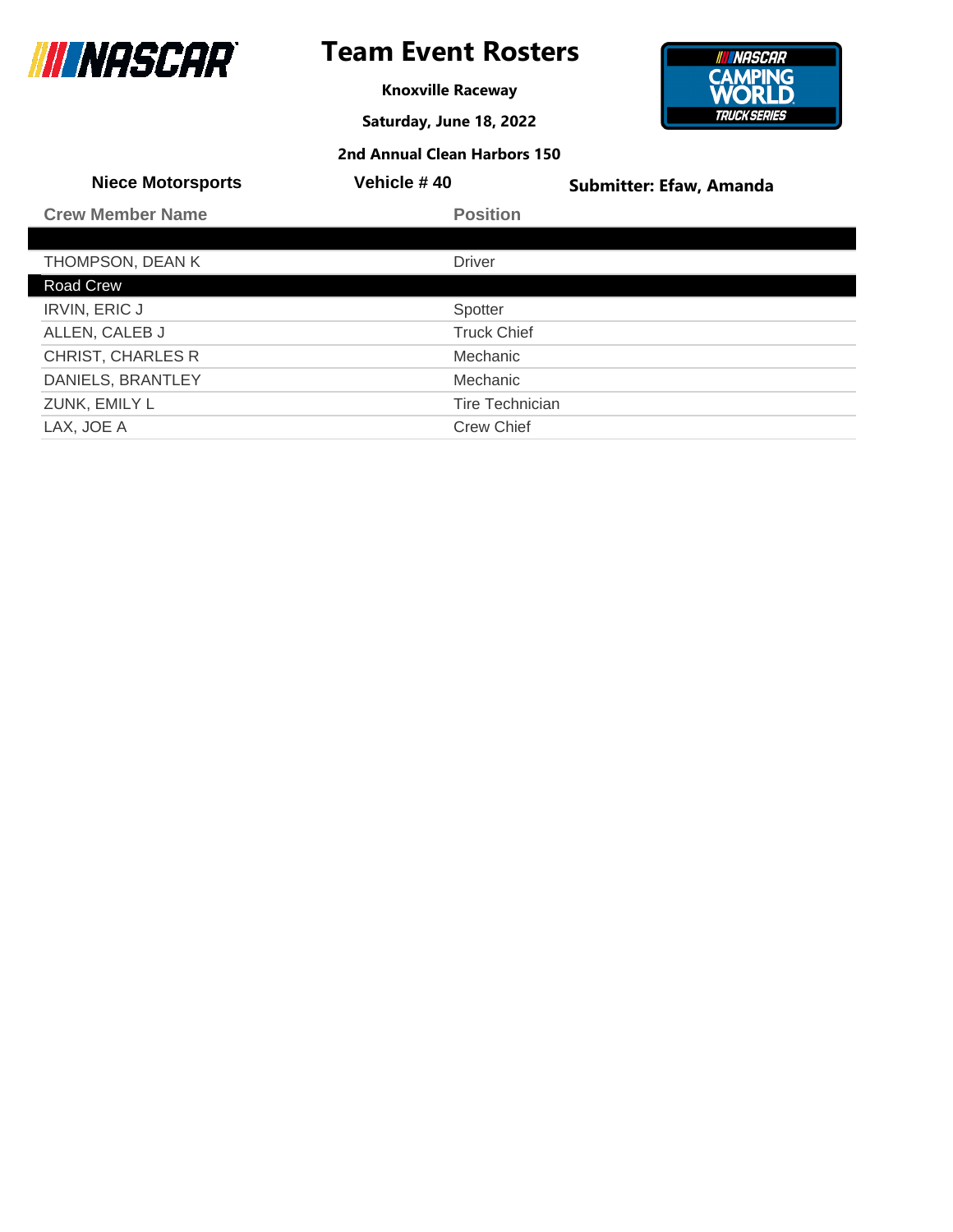

**Knoxville Raceway**

**Saturday, June 18, 2022**



| <b>Niece Motorsports</b> | Vehicle #42            | <b>Submitter: Efaw, Amanda</b> |
|--------------------------|------------------------|--------------------------------|
| <b>Crew Member Name</b>  | <b>Position</b>        |                                |
|                          |                        |                                |
| <b>HOCEVAR, CARSON S</b> | <b>Driver</b>          |                                |
| <b>Road Crew</b>         |                        |                                |
| STEELE, MICHAEL R        | Spotter                |                                |
| PENAS, FRANCIS R         | <b>Truck Chief</b>     |                                |
| <b>KEMPF, MATTHEW E</b>  | Mechanic               |                                |
| <b>GAJDORUS, COLE R</b>  | Mechanic               |                                |
| <b>BOYLES, RICHARD C</b> | <b>Tire Technician</b> |                                |
| GOULD, PHIL A            | <b>Crew Chief</b>      |                                |
| Submitted Exempt         |                        |                                |
| RICHARDSON, ADAM A       | <b>Hauler Driver</b>   |                                |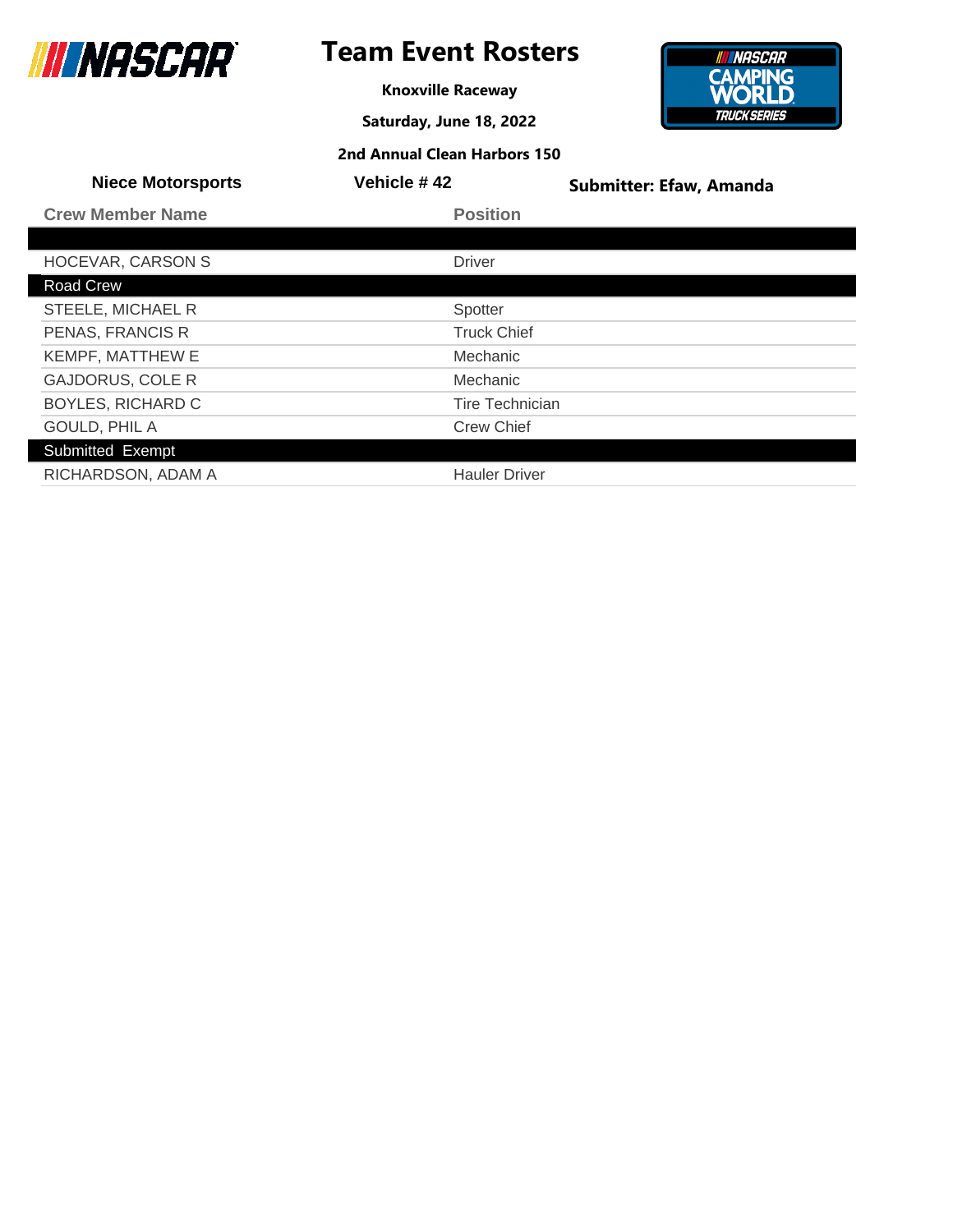

Γ

## **Team Event Rosters**

**Knoxville Raceway**

**Saturday, June 18, 2022**



| 2nd Annual Clean Harbors 150 |  |  |  |
|------------------------------|--|--|--|
|------------------------------|--|--|--|

| <b>Reaume Brothers Racing</b> | Vehicle #43       | <b>Submitter: Alexander, Amir</b> |
|-------------------------------|-------------------|-----------------------------------|
| <b>Crew Member Name</b>       | <b>Position</b>   |                                   |
|                               |                   |                                   |
| ROUSE, DEVON                  | <b>Driver</b>     |                                   |
| <b>Organization Level</b>     |                   |                                   |
| <b>GRIFFITH, LANCE</b>        | Other - Admin     |                                   |
| <b>Road Crew</b>              |                   |                                   |
| MITCHENER, TREVOR E           | Spotter           |                                   |
| LOPEZ, PEDRO L                | Mechanic          |                                   |
| FOKIN, DEVIN A                | Mechanic          |                                   |
| <b>REAUME, JOSH R</b>         | Mechanic          |                                   |
| <b>RAYL, GREGORY S</b>        | <b>Crew Chief</b> |                                   |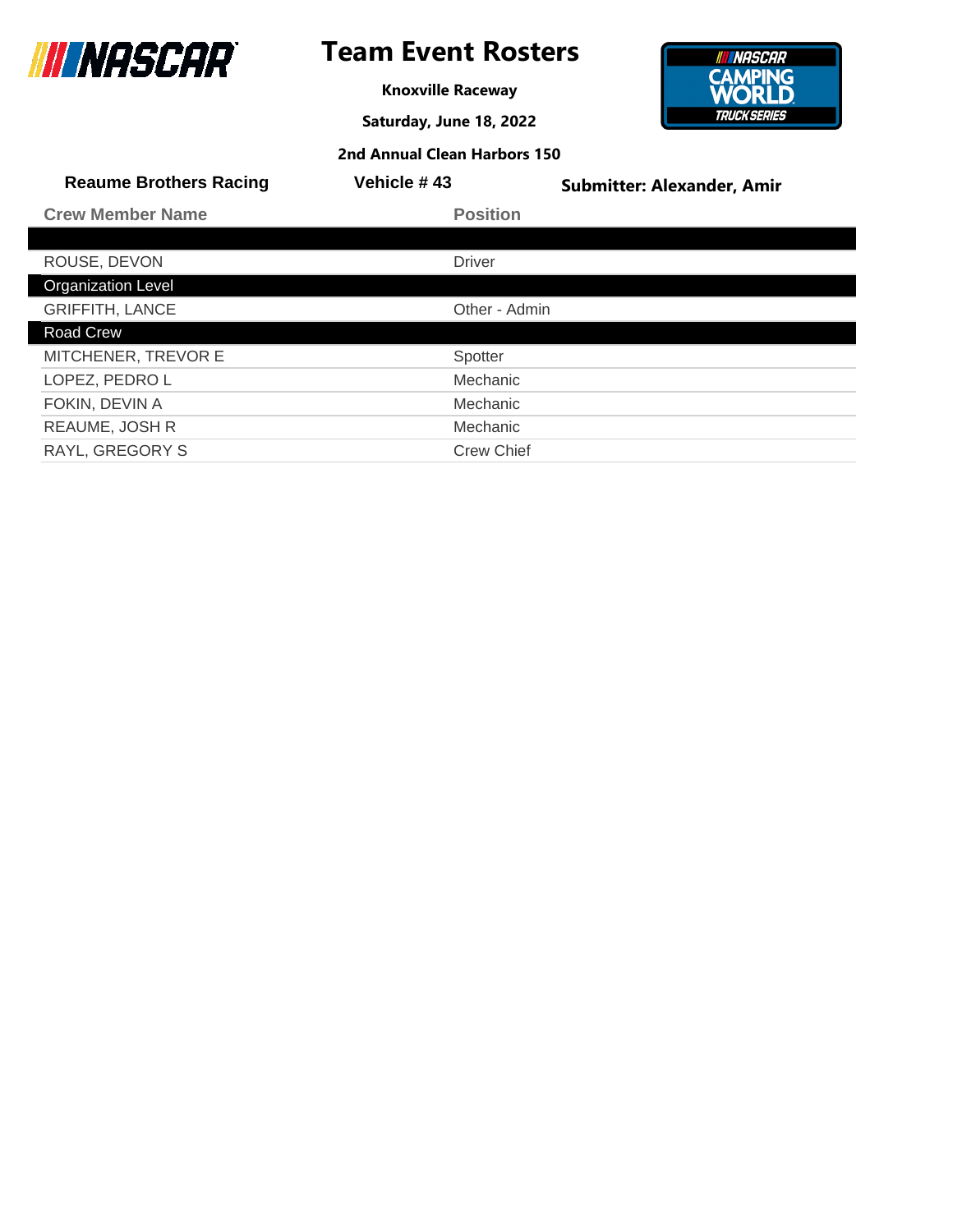

## **Team Event Rosters**

**Knoxville Raceway**

**Saturday, June 18, 2022**



| <b>Niece Motorsports</b>  | Vehicle #44            | <b>Submitter: Efaw, Amanda</b> |
|---------------------------|------------------------|--------------------------------|
| <b>Crew Member Name</b>   | <b>Position</b>        |                                |
|                           |                        |                                |
| <b>WRIGHT, KRISC</b>      | <b>Driver</b>          |                                |
| <b>Road Crew</b>          |                        |                                |
| POLINSKI, LANDON P        | Spotter                |                                |
| MAY, ROBBIE E             | <b>Truck Chief</b>     |                                |
| <b>GREGORY, MANNING M</b> | <b>Mechanic</b>        |                                |
| BRADEN, JORDY R           | <b>Tire Technician</b> |                                |
| ROGERS, WALLY E           | <b>Crew Chief</b>      |                                |
| Submitted Exempt          |                        |                                |
| FINNEY, TOM R             | <b>Hauler Driver</b>   |                                |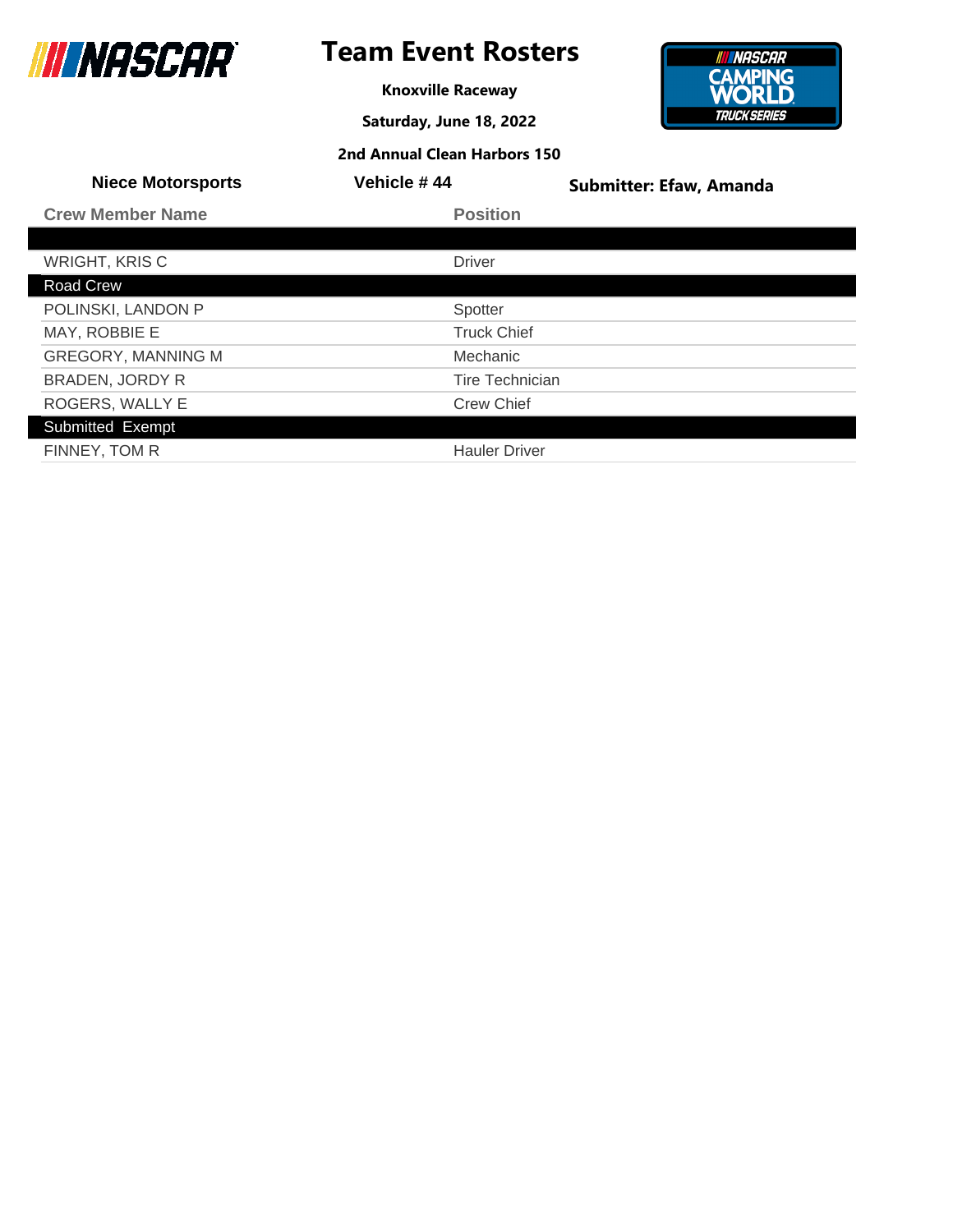

## **Team Event Rosters**

**Knoxville Raceway**

**Saturday, June 18, 2022**



| <b>Niece Motorsports</b> | Vehicle #45          | <b>Submitter: Efaw, Amanda</b> |
|--------------------------|----------------------|--------------------------------|
| <b>Crew Member Name</b>  | <b>Position</b>      |                                |
|                          |                      |                                |
| ALAN, LAWLESS            | <b>Driver</b>        |                                |
| Road Crew                |                      |                                |
| HUTCHINS JR, DAVID A     | Spotter              |                                |
| DEMAREST, MELISSA M      | Engineer             |                                |
| DOLLARHIDE, CARSON R     | Mechanic             |                                |
| PARRISH, BRAXTON         | Tire Technician      |                                |
| FRALEY, DARREN E         | <b>Crew Chief</b>    |                                |
| Submitted Exempt         |                      |                                |
| ANDERSON, JAMES A        | <b>Hauler Driver</b> |                                |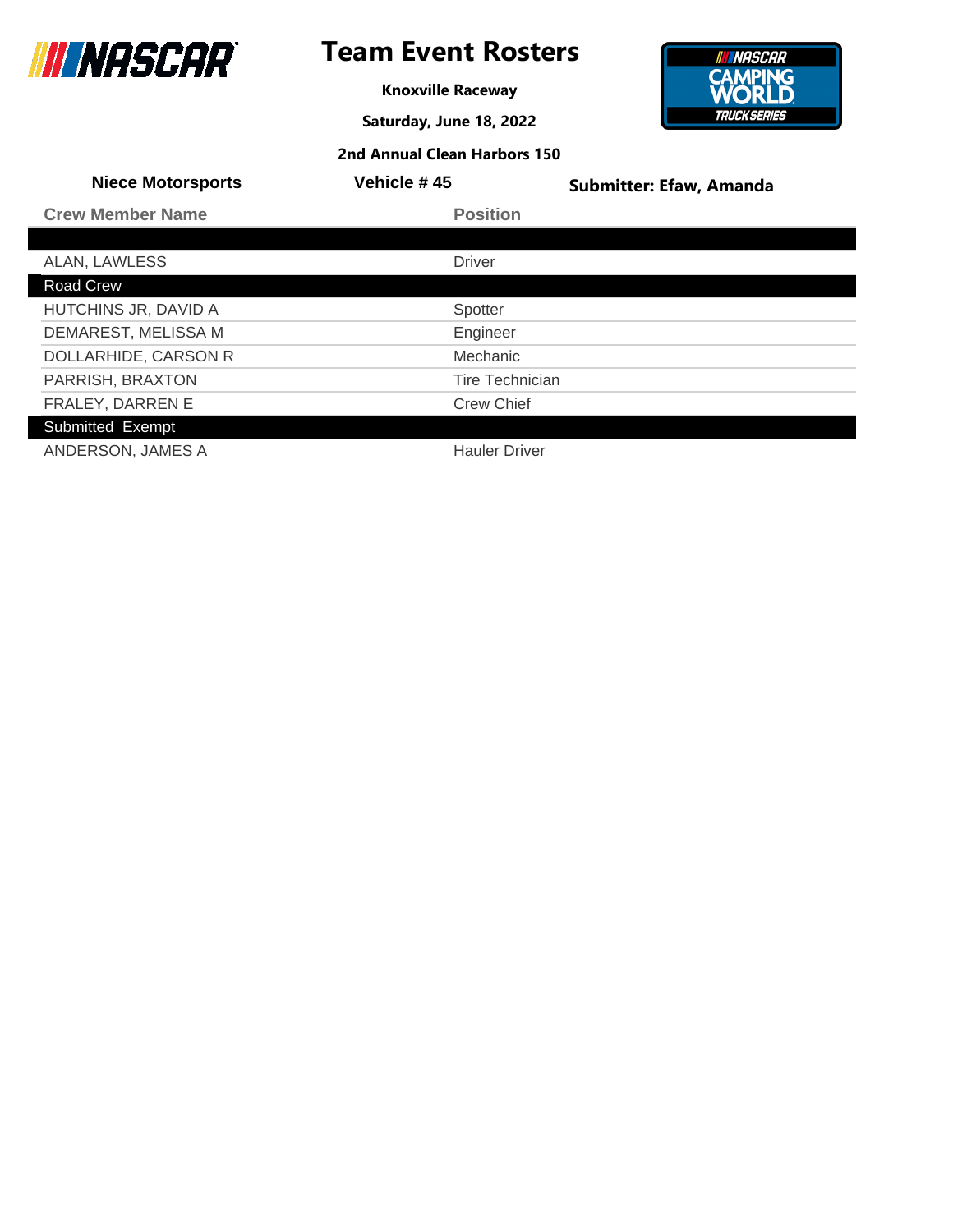

## **Team Event Rosters**

**Knoxville Raceway**

**Saturday, June 18, 2022**

**2nd Annual Clean Harbors 150**

#### **INNASCAR CAMPING**<br>**WORLD TRUCK SERIES**

| <b>Kyle Busch Motorsports</b> | Vehicle #51            | <b>Submitter: Gee, Andy</b> |
|-------------------------------|------------------------|-----------------------------|
| <b>Crew Member Name</b>       | <b>Position</b>        |                             |
|                               |                        |                             |
| KOFOID, BUDDY P               | <b>Driver</b>          |                             |
| Road Crew                     |                        |                             |
| <b>WENTZ, BRENT A</b>         | Spotter                |                             |
| <b>MARTIN, PATRICK D</b>      | <b>Truck Chief</b>     |                             |
| STEVENS, KYLE E               | <b>Tire Technician</b> |                             |
| <b>MOERMOND, MATT N</b>       | Engineer               |                             |
| MILLER, FERMAN S              | <b>Mechanic</b>        |                             |
| LINDLEY, MARDY K              | <b>Crew Chief</b>      |                             |
| Submitted Exempt              |                        |                             |
| <b>JELLEN, PETER A</b>        | <b>Hauler Driver</b>   |                             |
| <b>CRAGG, JAMES M</b>         | <b>Hauler Driver</b>   |                             |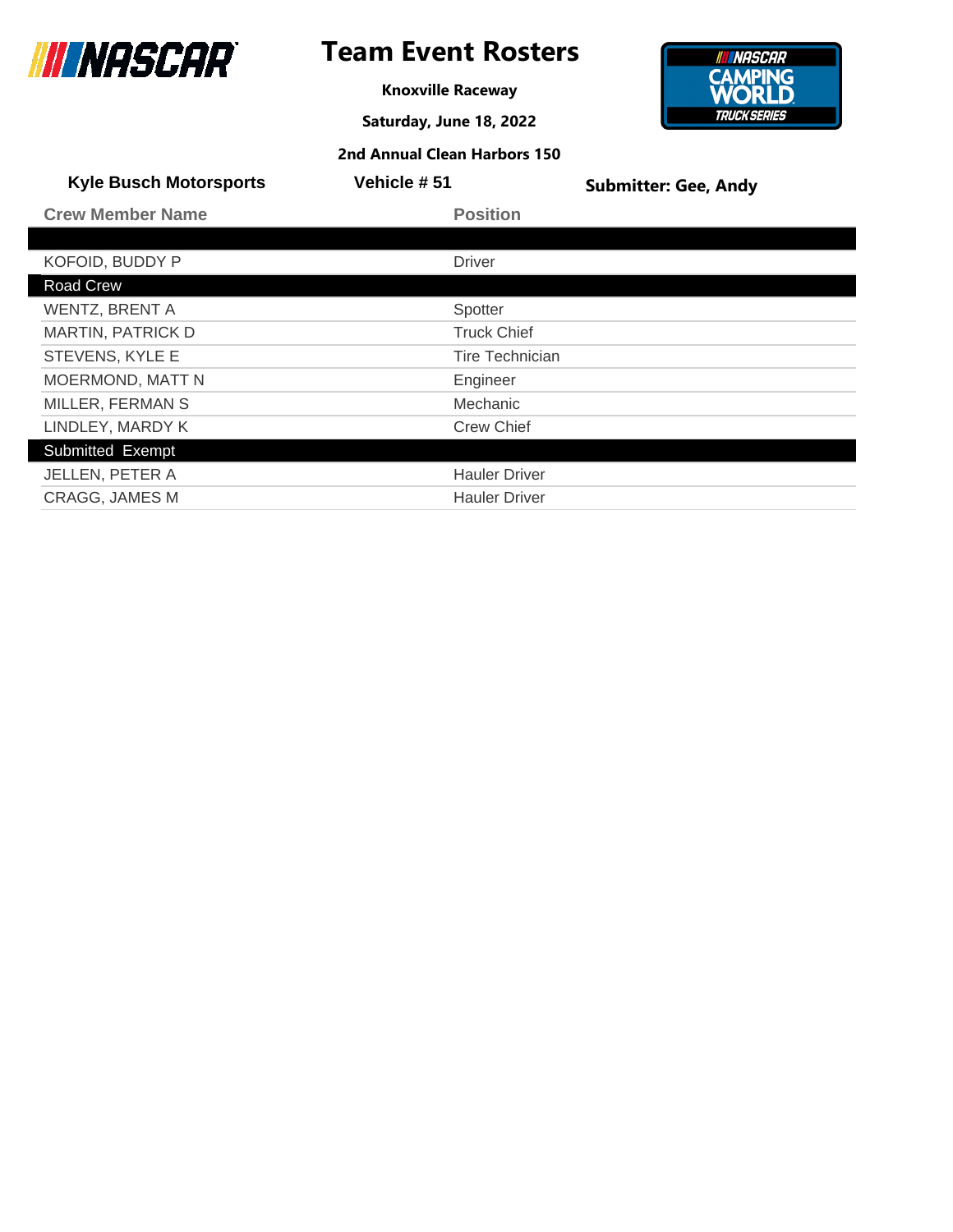

**Knoxville Raceway**

**Saturday, June 18, 2022**



| <b>Halmar Friesen Racing</b> | Vehicle #52            | <b>Submitter: Baldwin, Beth</b> |
|------------------------------|------------------------|---------------------------------|
| <b>Crew Member Name</b>      | <b>Position</b>        |                                 |
|                              |                        |                                 |
| FRIESEN, STEWART J           | <b>Driver</b>          |                                 |
| <b>Road Crew</b>             |                        |                                 |
| CARELLI, RICK D              | Spotter                |                                 |
| STEWART, JONATHAN G          | Engineer               |                                 |
| <b>BARR, BRANDON J</b>       | <b>Truck Chief</b>     |                                 |
| <b>HEILBRUN, BOB M</b>       | <b>Mechanic</b>        |                                 |
| WHITE, KEVIN B               | <b>Tire Technician</b> |                                 |
| LEONARD, JON R               | <b>Crew Chief</b>      |                                 |
| Submitted Exempt             |                        |                                 |
| SAMPSON, CHARLES A           | <b>Hauler Driver</b>   |                                 |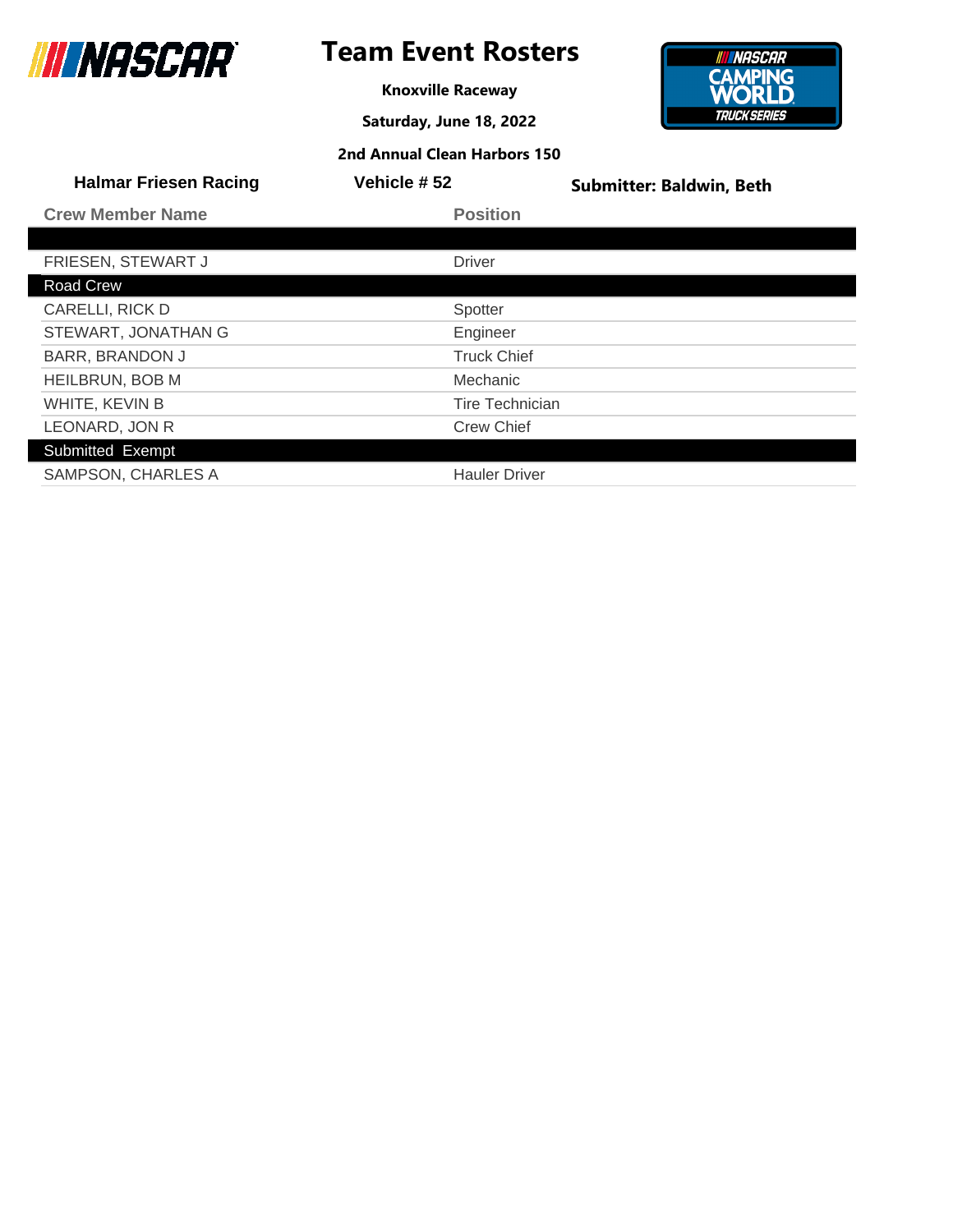

## **Team Event Rosters**

**Knoxville Raceway**

**Saturday, June 18, 2022**



| <b>Hill Motorsports</b>  | Vehicle #56          | <b>Submitter: Hill, Timmy</b> |
|--------------------------|----------------------|-------------------------------|
| <b>Crew Member Name</b>  | <b>Position</b>      |                               |
|                          |                      |                               |
| HILL, TIMMY G            | <b>Driver</b>        |                               |
| Road Crew                |                      |                               |
| <b>COLEMAN, JAMES R</b>  | Spotter              |                               |
| ELMORE, TERRY L          | <b>Truck Chief</b>   |                               |
| HILL, TYLER              | Underneath Mechanic  |                               |
| ELY, GREG S              | <b>Crew Chief</b>    |                               |
| Submitted Exempt         |                      |                               |
| <b>CLAYTON, THOMAS R</b> | <b>Hauler Driver</b> |                               |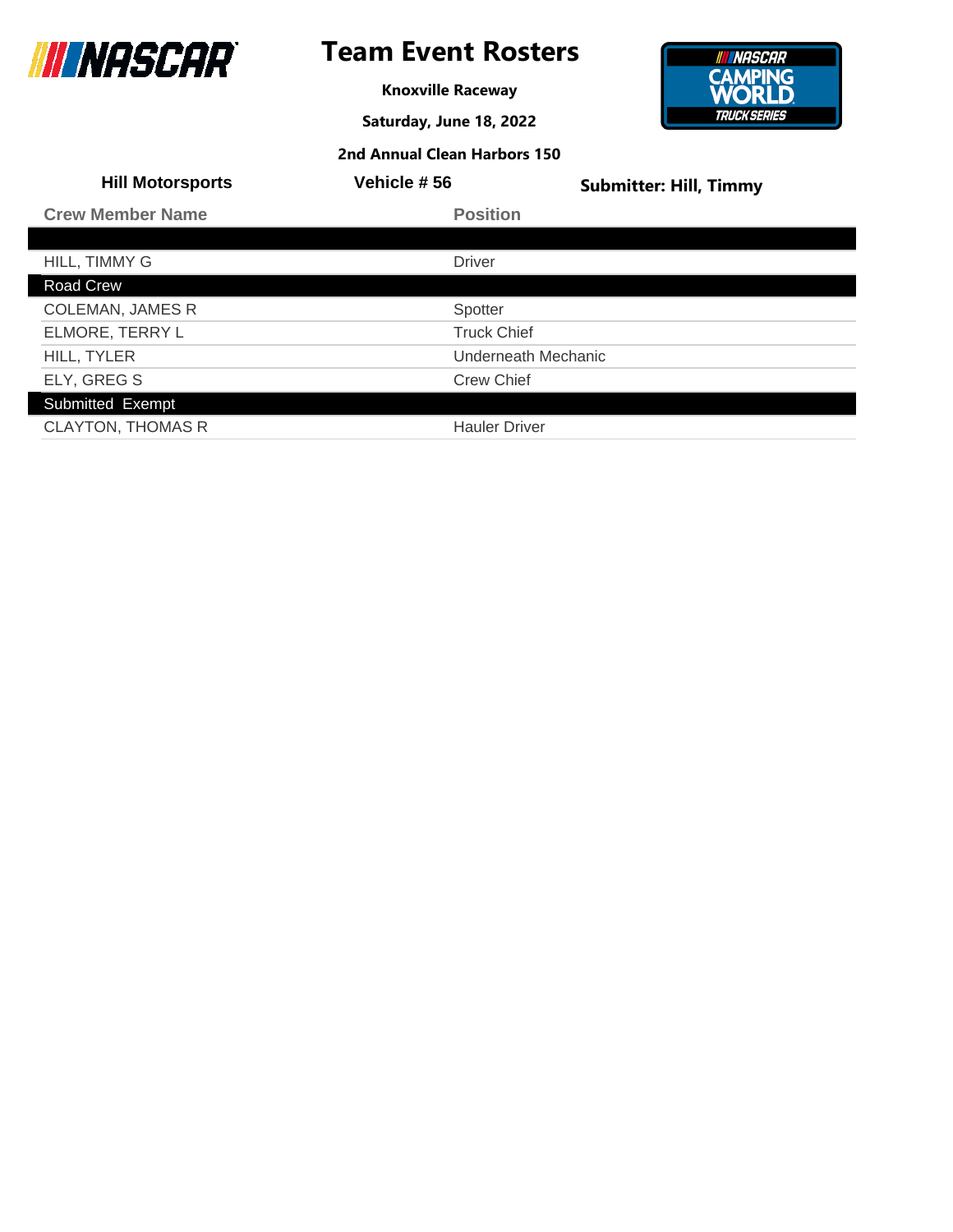

**Knoxville Raceway**

**Saturday, June 18, 2022**



| <b>Norm Benning Racing</b> | Vehicle #6           | <b>Submitter: Nicholas, Linda</b> |
|----------------------------|----------------------|-----------------------------------|
| <b>Crew Member Name</b>    | <b>Position</b>      |                                   |
|                            |                      |                                   |
| <b>BENNING, NORM</b>       | <b>Driver</b>        |                                   |
| <b>Road Crew</b>           |                      |                                   |
| NICHOLAS, LINDA G          | Spotter              |                                   |
| <b>BRADLEY, JACK W</b>     | Mechanic             |                                   |
| <b>BIAR, ANDREW P</b>      | <b>Mechanic</b>      |                                   |
| TATE JR, ROBERT            | <b>Mechanic</b>      |                                   |
| <b>TOLBERT, MARK S</b>     | <b>Mechanic</b>      |                                   |
| KILLIUS, DANIEL S          | <b>Crew Chief</b>    |                                   |
| Submitted Exempt           |                      |                                   |
| <b>BRADLEY, JACK W</b>     | <b>Hauler Driver</b> |                                   |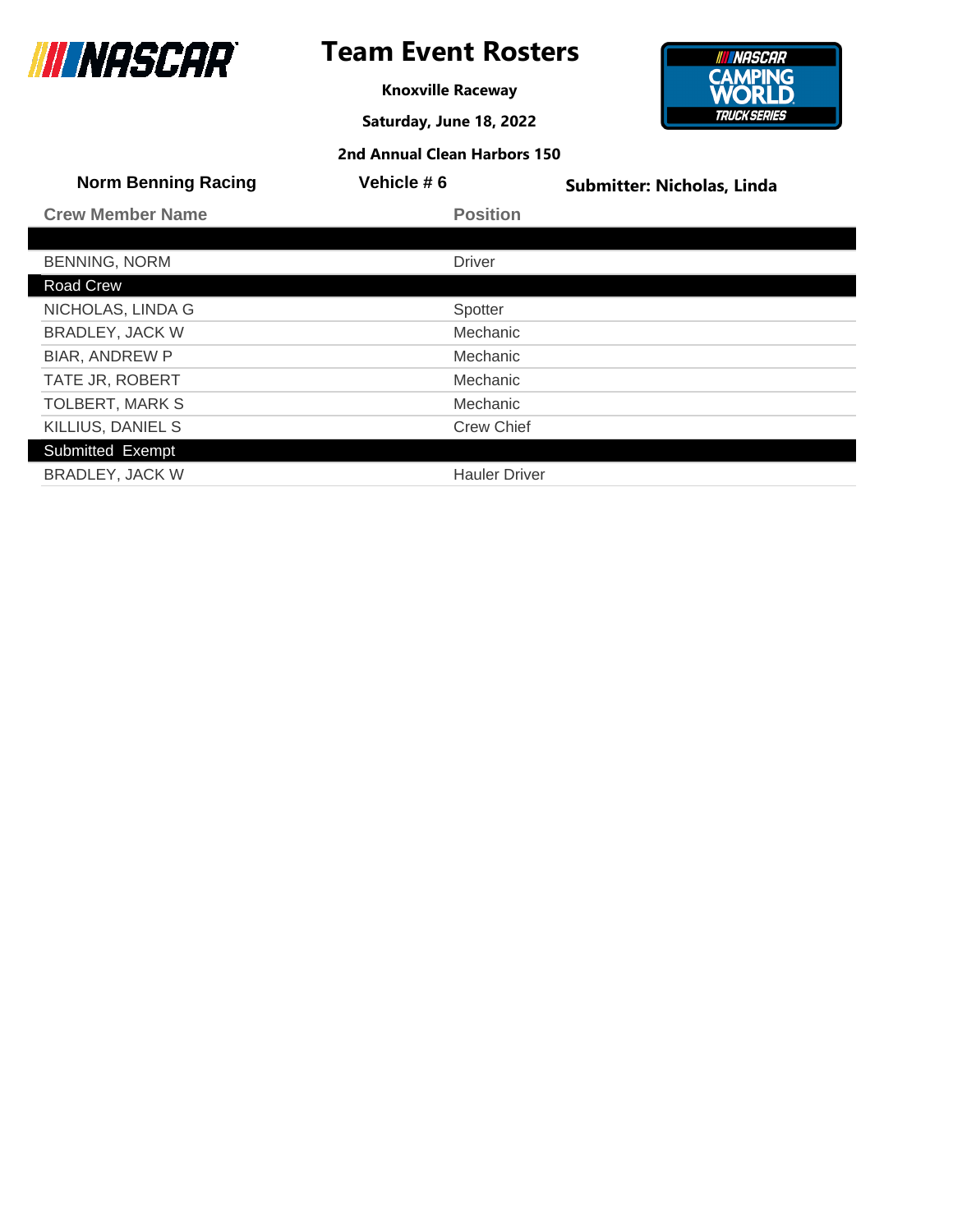

**Knoxville Raceway**

**Saturday, June 18, 2022**



| 2nd Annual Clean Harbors 150 |  |  |  |
|------------------------------|--|--|--|
|------------------------------|--|--|--|

| <b>Hattori Racing Enterprises</b> | Vehicle #61 | Submitter: Weinrich, Josh   |  |
|-----------------------------------|-------------|-----------------------------|--|
| <b>Crew Member Name</b>           |             | <b>Position</b>             |  |
|                                   |             |                             |  |
| PURDY, CHASE R                    |             | <b>Driver</b>               |  |
| <b>Organization Level</b>         |             |                             |  |
| LEWIS, JOSHUA T                   |             | Other - Dir. of Engineering |  |
| Road Crew                         |             |                             |  |
| <b>VIERS, RICKY V</b>             |             | Spotter                     |  |
| STONE, GEORGE G                   |             | <b>Truck Chief</b>          |  |
| DIEHL, ANDREW                     |             | Tire Technician             |  |
| DANIEL, MICHAEL B                 |             | <b>Front End Mechanic</b>   |  |
| HUSSEY, ROD N                     |             | Fabricator                  |  |
| LUCAS, MATTHEW D                  |             | <b>Crew Chief</b>           |  |
| Submitted Exempt                  |             |                             |  |
| <b>USREY, MICHAEL W</b>           |             | <b>Hauler Driver</b>        |  |
|                                   |             |                             |  |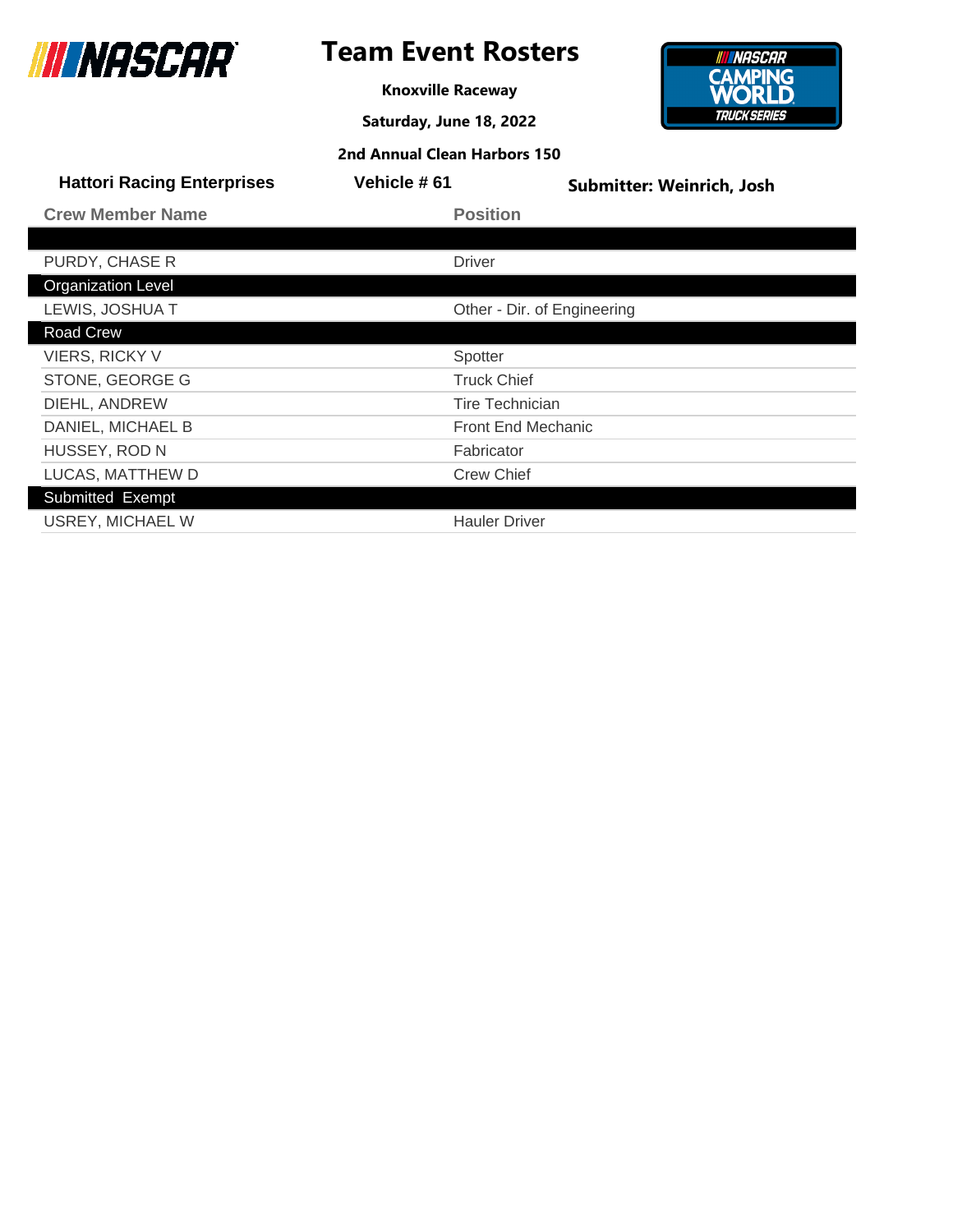

**Knoxville Raceway**

**Saturday, June 18, 2022**

**2nd Annual Clean Harbors 150**



| <b>Halmar Friesen Racing</b> | Vehicle #62            | <b>Submitter: Baldwin, Beth</b> |
|------------------------------|------------------------|---------------------------------|
| <b>Crew Member Name</b>      | <b>Position</b>        |                                 |
|                              |                        |                                 |
| FRIESEN, JESSICA L           | <b>Driver</b>          |                                 |
| <b>Road Crew</b>             |                        |                                 |
| PARSONS, STEFAN              | Spotter                |                                 |
| NEAD, GENE E                 | Engineer               |                                 |
| PEARSON, EDDIE T             | <b>Tire Technician</b> |                                 |
| <b>CURTIS, MICHAEL E</b>     | Mechanic               |                                 |
| REED, HARRY H                | Shock Technician       |                                 |
| <b>BRUCE III, TRIP H</b>     | <b>Crew Chief</b>      |                                 |
| Submitted Exempt             |                        |                                 |

Submitted Exempt BRIGHTBILL, KEITH A **Hauler Driver** Hauler Driver WAKELAND, ERIC J Hauler Driver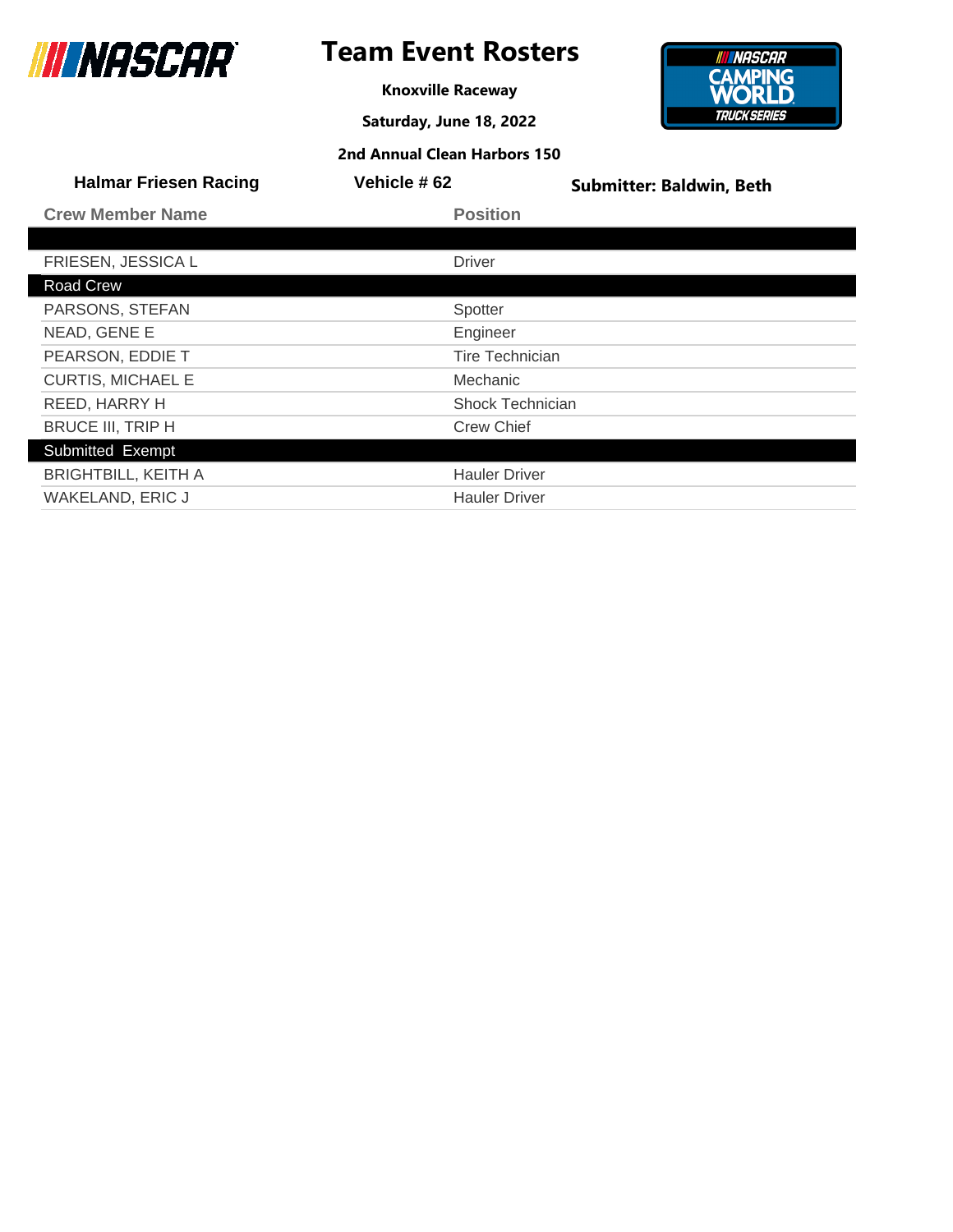

## **Team Event Rosters**

**Knoxville Raceway**

**Saturday, June 18, 2022**



| <b>ThorSport Racing</b>     | Vehicle #66            | <b>Submitter: Pepper, David</b> |
|-----------------------------|------------------------|---------------------------------|
| <b>Crew Member Name</b>     | <b>Position</b>        |                                 |
|                             |                        |                                 |
| MAJESKI, TY B               | <b>Driver</b>          |                                 |
| <b>Organization Level</b>   |                        |                                 |
| PEPPER, DAVID N             | <b>Team Manager</b>    |                                 |
| Road Crew                   |                        |                                 |
| SHULLICK, TYLER S           | <b>Truck Chief</b>     |                                 |
| SMITH, MICHAEL J            | Mechanic               |                                 |
| <b>BUDISELIC, MICHAEL S</b> | Mechanic               |                                 |
| CASKEY, JORDAN J            | <b>Tire Technician</b> |                                 |
| LINES, BRANDEN L            | Spotter                |                                 |
| SHEAR JR, JOE D             | <b>Crew Chief</b>      |                                 |
| Submitted Exempt            |                        |                                 |
| ENGLE, CHASE                | <b>Hauler Driver</b>   |                                 |
| ALSDORF, RYAN J             | <b>Hauler Driver</b>   |                                 |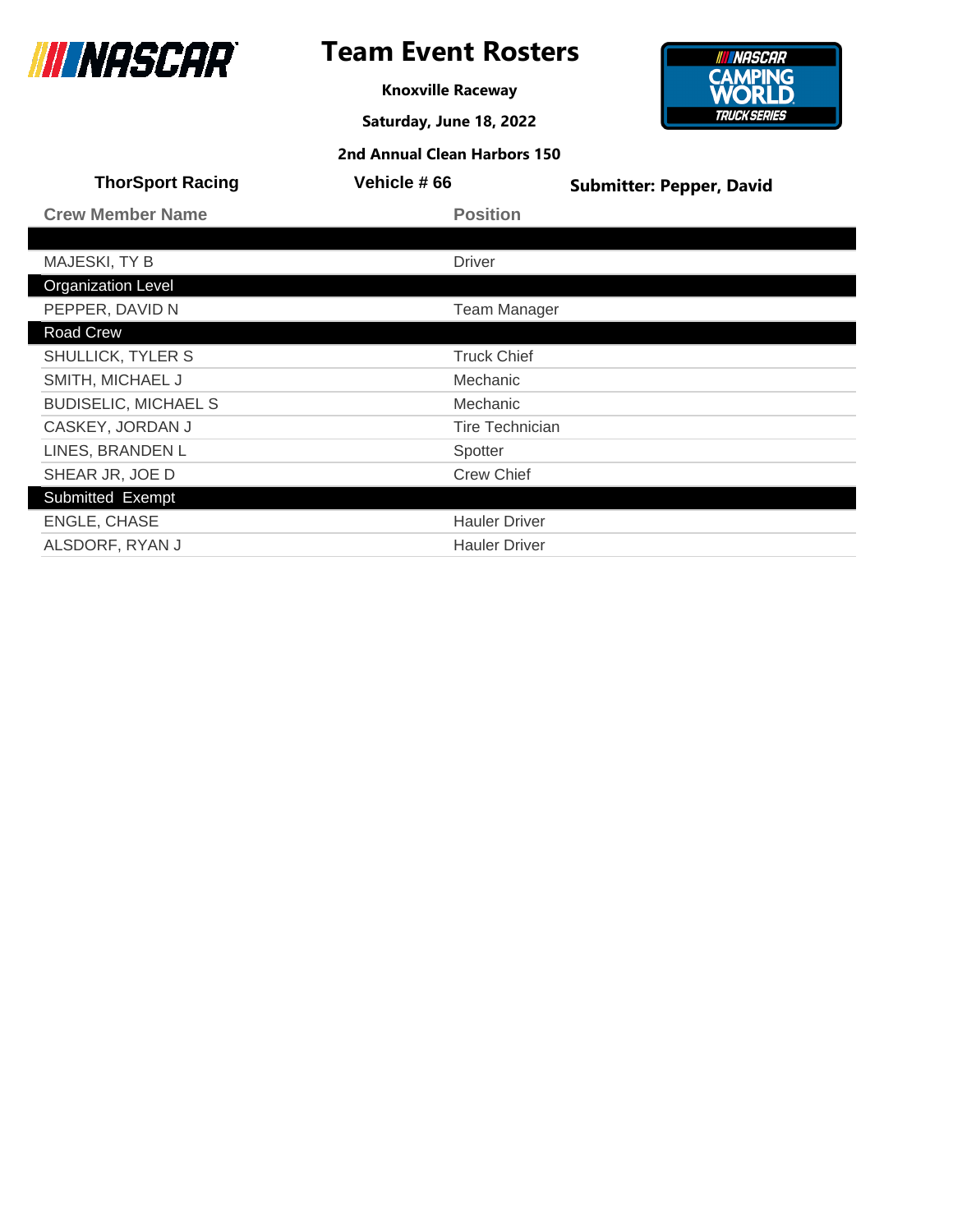

**Knoxville Raceway**

**Saturday, June 18, 2022**



|                         | 2nd Annual Clean Harbors 150 |                                 |
|-------------------------|------------------------------|---------------------------------|
| <b>ThorSport Racing</b> | Vehicle #88                  | <b>Submitter: Pepper, David</b> |
| <b>Crew Member Name</b> | <b>Position</b>              |                                 |

| <b>CRAFTON, MATT J</b>    | <b>Driver</b>          |
|---------------------------|------------------------|
| <b>Organization Level</b> |                        |
| PEPPER, DAVID N           | <b>Team Manager</b>    |
| Road Crew                 |                        |
| HANKISH, JOSH S           | <b>Truck Chief</b>     |
| KONTOS, TYLER C           | Mechanic               |
| ALLEN, SPENCER H          | Mechanic               |
| ROCK, CHRIS J             | <b>Tire Technician</b> |
| <b>HEDLESKY, JASON S</b>  | Spotter                |
| HENSLEY, JEFF S           | <b>Crew Chief</b>      |
| Submitted Exempt          |                        |
| TEBO SR, ROBERT L         | <b>Hauler Driver</b>   |
| <b>BUTLER, BRENTON G</b>  | <b>Hauler Driver</b>   |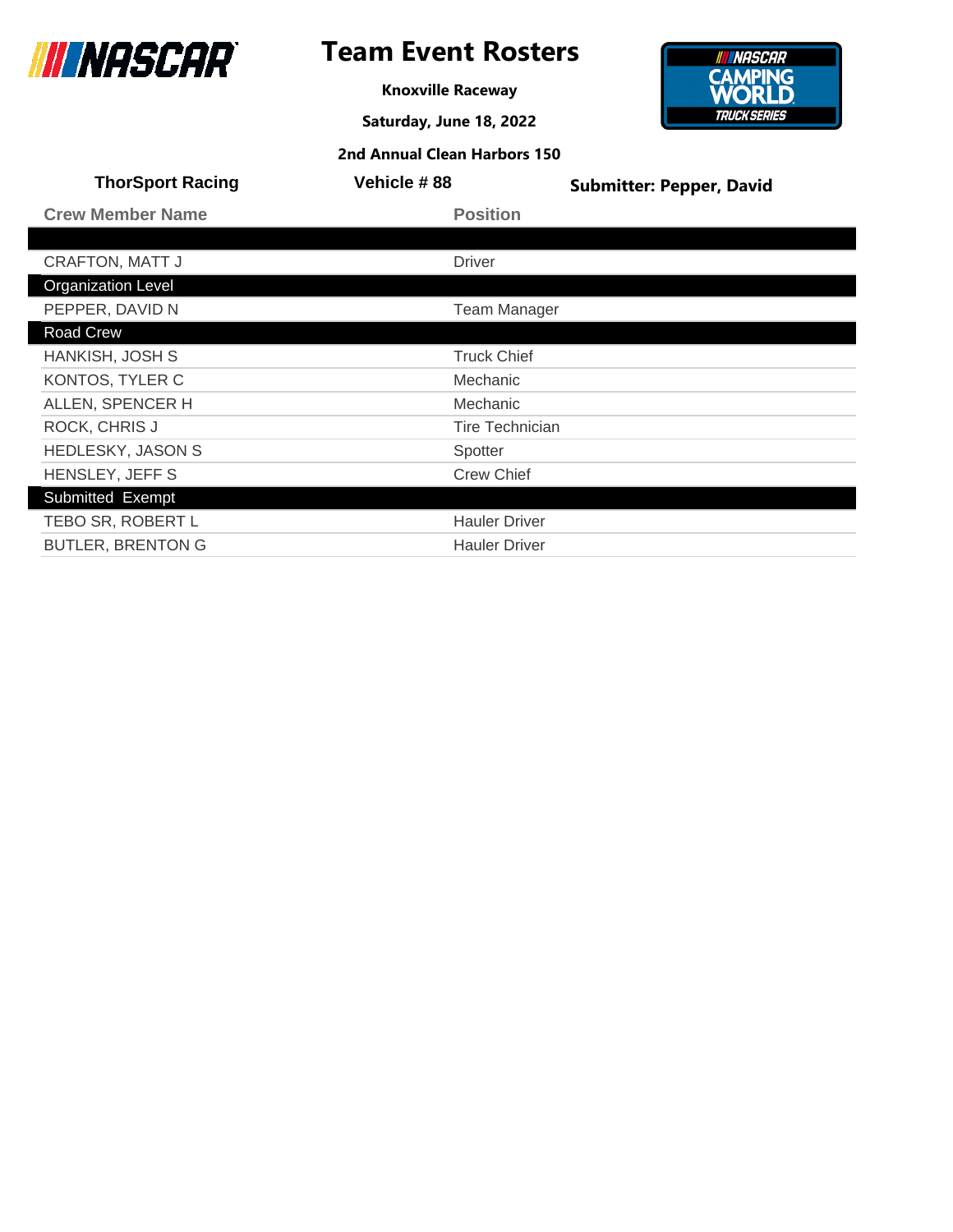

## **Team Event Rosters**

**Knoxville Raceway**

**Saturday, June 18, 2022**

**2nd Annual Clean Harbors 150**

#### **INNASCAR CAMPING**<br>**WORLD TRUCK SERIES**

| <b>CR7 Motorsports</b>    | Vehicle # 9                 | <b>Submitter: Strickland, Kenny</b> |
|---------------------------|-----------------------------|-------------------------------------|
| <b>Crew Member Name</b>   | <b>Position</b>             |                                     |
|                           |                             |                                     |
| PERKINS, BLAINE M         | <b>Driver</b>               |                                     |
| <b>Organization Level</b> |                             |                                     |
| RICHARDS, JAMES D         | <b>Competition Director</b> |                                     |
| Road Crew                 |                             |                                     |
| BARRY, MATT               | Mechanic                    |                                     |
| PASQUALE, FRANK A         | <b>Truck Chief</b>          |                                     |
| KETTERMAN JR, DANNY L     | Mechanic                    |                                     |
| HOWE, DOUG A              | Mechanic                    |                                     |
| FEDEWA, TIM T             | Spotter                     |                                     |
| <b>GEORGE, DOUG P</b>     | <b>Crew Chief</b>           |                                     |
| Submitted Exempt          |                             |                                     |
| THOMPSON, SONNY E         | <b>Hauler Driver</b>        |                                     |

ANDERSON, ERIC J Hauler Driver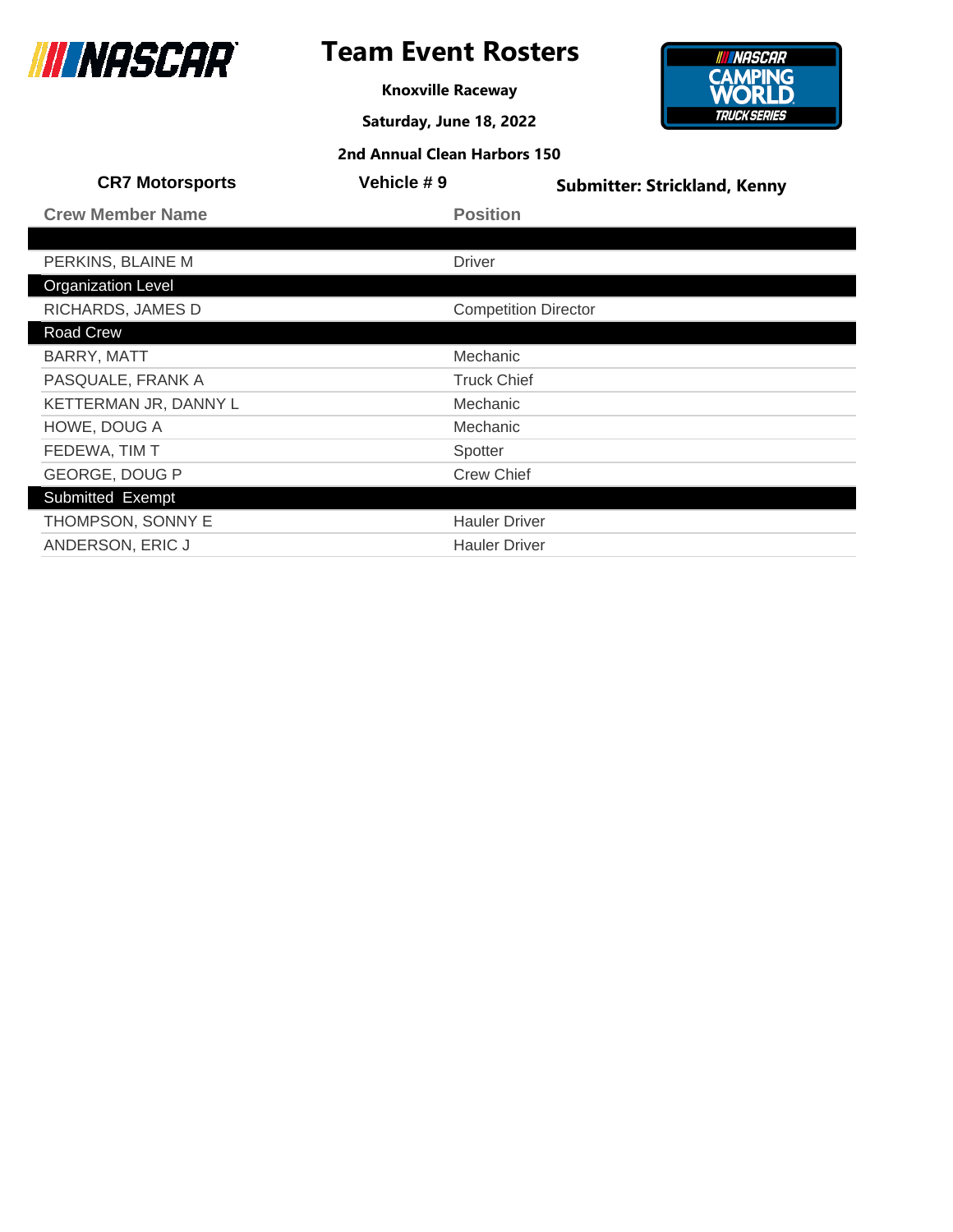

**Knoxville Raceway**

**Saturday, June 18, 2022**



| 2nd Annual Clean Harbors 150     |                      |                                     |
|----------------------------------|----------------------|-------------------------------------|
| <b>McAnally Hilgemann Racing</b> | <b>Vehicle #91</b>   | <b>Submitter: Dempsey, Angelina</b> |
| <b>Crew Member Name</b>          | <b>Position</b>      |                                     |
|                                  |                      |                                     |
| HOWARD, COLBY A                  | <b>Driver</b>        |                                     |
| <b>Organization Level</b>        |                      |                                     |
| WRIGHT, JOSH C                   |                      | <b>Competition Director</b>         |
| Road Crew                        |                      |                                     |
| <b>HOLMES, ERIC C</b>            | Spotter              |                                     |
| ANDREWS, TIM J                   | <b>Truck Chief</b>   |                                     |
| DUNN, DUSTIN A                   | Engineer             |                                     |
| LOUX, GEORGE                     |                      | <b>Front End Mechanic</b>           |
| HAYS, BRODY S                    | Mechanic             |                                     |
| HILLMAN, MARK D                  | <b>Crew Chief</b>    |                                     |
| Submitted Exempt                 |                      |                                     |
| <b>KENAHAN, STEPHEN P</b>        | <b>Hauler Driver</b> |                                     |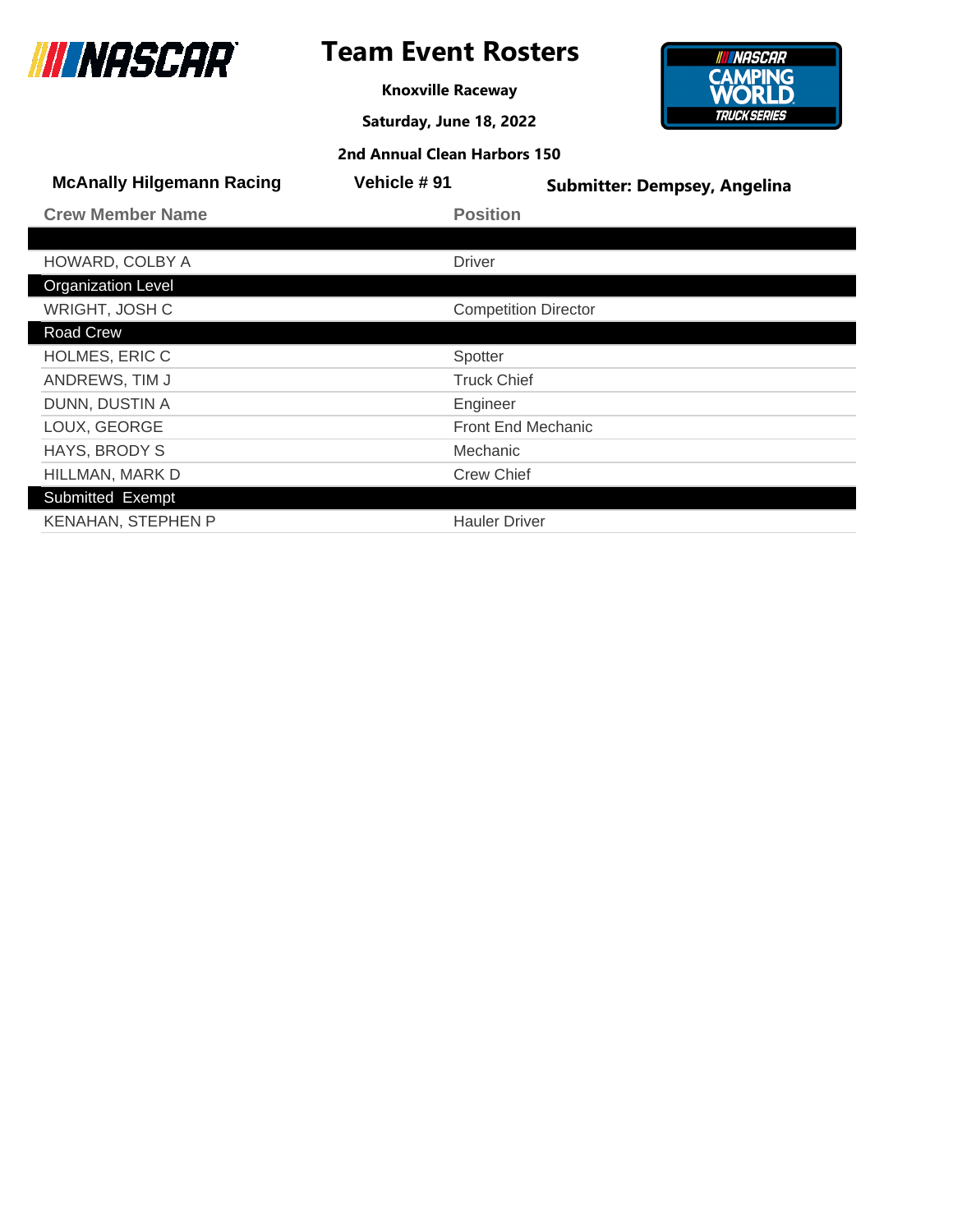

**Knoxville Raceway**

**Saturday, June 18, 2022**



| <b>ThorSport Racing</b>   | <b>Vehicle #98</b>     | <b>Submitter: Pepper, David</b> |
|---------------------------|------------------------|---------------------------------|
| <b>Crew Member Name</b>   | <b>Position</b>        |                                 |
|                           |                        |                                 |
| ECKES, CHRISTIAN D        | <b>Driver</b>          |                                 |
| <b>Organization Level</b> |                        |                                 |
| PEPPER, DAVID N           | <b>Team Manager</b>    |                                 |
| Road Crew                 |                        |                                 |
| PELICAN, ANTHONY J        | <b>Truck Chief</b>     |                                 |
| <b>BLOEMAKER, BLAKE M</b> | Mechanic               |                                 |
| <b>JONES, TREVOR G</b>    | Mechanic               |                                 |
| WICHER, JUSTIN J          | <b>Tire Technician</b> |                                 |
| WOODLAND, RICH J          | Spotter                |                                 |
| PRINCE, JERIOD R          | <b>Crew Chief</b>      |                                 |
| Submitted Exempt          |                        |                                 |
| KARL, JEFF                | <b>Hauler Driver</b>   |                                 |
| ROSS, BRIAN M             | <b>Hauler Driver</b>   |                                 |
|                           |                        |                                 |